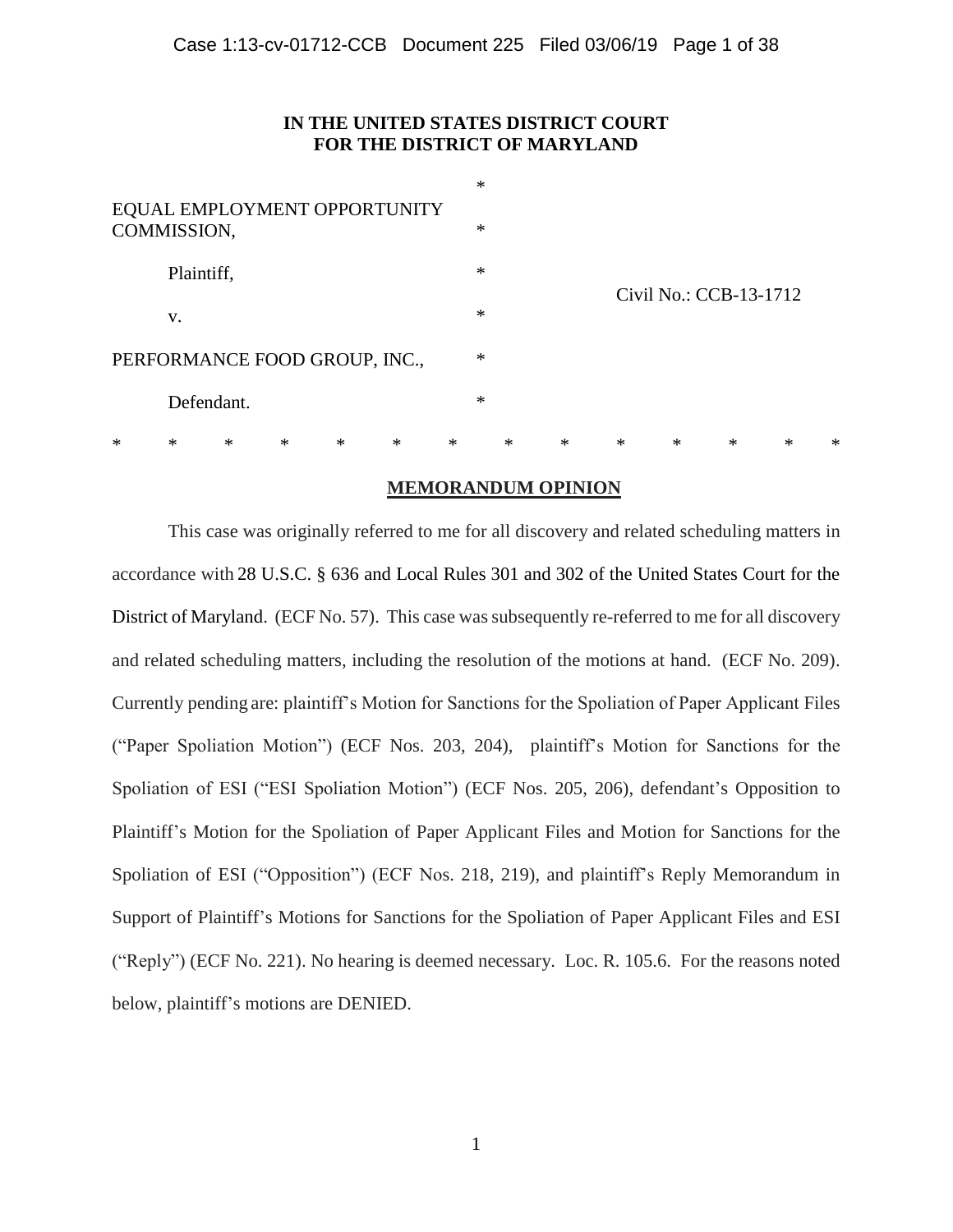# **I. Factual Background**

 $\overline{a}$ 

In 2013, plaintiff Equal Employment Opportunity Commission ("EEOC") filed this employment action against defendant Performance Food Group, Inc. and its successors, predecessors, affiliates, and subsidiaries (collectively "PFG" or "defendant"), alleging unlawful sex-based discrimination in violation of Title VII of the Civil Rights Act of 1964 and Title I of the Civil Rights Act of 1991. (ECF No. 5 at 2). Defendant is "engaged in the business of marketing and distributing branded food and non-food products to various customers in the food service industry nationwide." (ECF No. 5 at 3). Prior to May of 2008, defendant was comprised of two divisions, Broadline and Customized. (ECF No. 5 at 4). Defendant operated approximately twenty distribution centers, called operating companies ("OpCos"), in the Broadline division. Id. Operative positions at these OpCos are "intermediate-skilled occupations and include workers who operate machines or factory-related processing equipment," and include, but are not limited to: "selector; receiving clerk; yard jockey, driver; driver trainee; driver check-in; forklift operator; mechanic; dispatcher; fueler; meat cutter; meat packer; router; sanitation specialist; transportation supervisors; and warehouse supervisors." (ECF No. 5 at 18).

In the summer of 2007, plaintiff served defendant with three charges alleging discrimination based on sex filed by employees at defendant's Carroll County Foods ("CCF") OpCo.<sup>1</sup> (ECF No. 203 at 11). Each charge included a preservation notice referencing the Title VII recordkeeping regulation, 29 C.F.R. § 1602.14, which requires retention of "all personnel records relevant to the charge or the action until final disposition of the charge or action."<sup>2</sup> (ECF

<sup>&</sup>lt;sup>1</sup> One employee, Julie Lawrence, alleged that she was rejected for a promotion in favor of a male and that upper management had stated that "no one is interested in a woman." (ECF No. 203 at 11). Two other employees alleged that they were "informed by members of [defendant]'s corporate management of its displeasure with the hiring of some females to work in the warehouse." Id.

<sup>&</sup>lt;sup>2</sup> 29 C.F.R. § 1602.14 further states that "[t]he term personnel records relevant to the charge, for example, would include personnel or employment records relating to the aggrieved person and to all other employees holding positions similar to that held or sought by the aggrieved person and application forms or test papers completed by an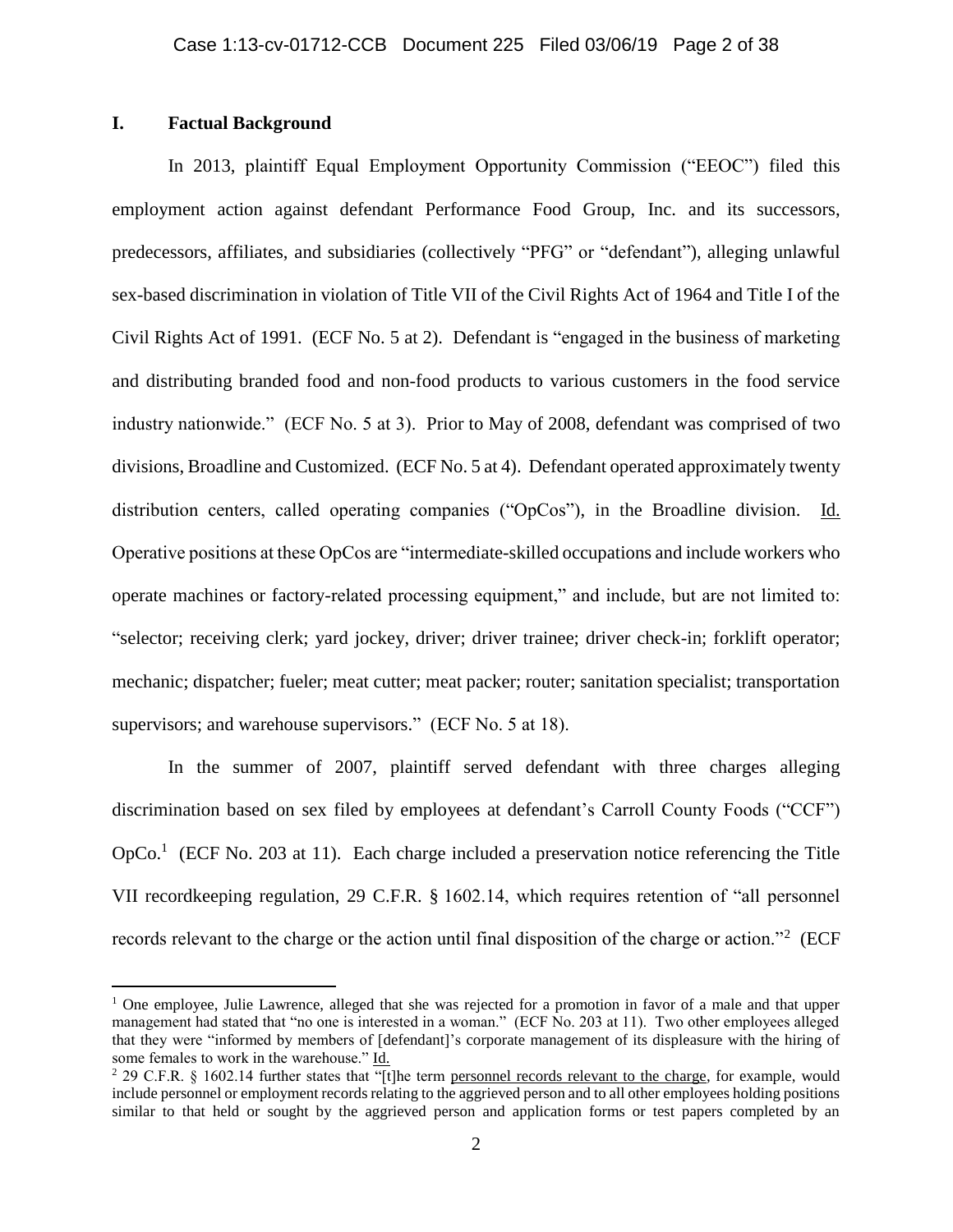### Case 1:13-cv-01712-CCB Document 225 Filed 03/06/19 Page 3 of 38

No. 203 at 11–12). On November 14, 2007, plaintiff requested, among other information, demographic information for all CCF warehouse employees and the status and contact information of two members of corporate management, Broadline Division's Corporate Vice-President of Operations Dan Peckskamp and Regional Vice-President of Operations David Russ. Id. On August 7, 2008, plaintiff notified defendant by letter that "its investigation included 'potential sex discrimination in hiring, discharge, promotion, and compensation at all of [defendant]'s facilities' from 2004 to the present." (ECF No. 203 at 12 (quoting ECF No. 203-8)). Along with this letter, plaintiff filed a Computerized Data Information Request.<sup>3</sup> (ECF No. 203 at 12).

On August 11, 2008, plaintiff notified defendant that it was investigating defendant's' compliance with the Equal Pay Act and requested a visit to inspect and copy, among other documents, "individual employee and/or job applicant data (job applications, test scores, job and wage histories, performance appraisals, etc." (ECF Nos. 203 at 12, 203-9). Plaintiff issued administrative subpoenas for this information in October of 2008 and February of 2009, (ECF Nos. 203-10, 203-11), and this court enforced the subpoenas "to the extent [they] seek[] hiring data for employees and applicants under Peckskamp's or Russ's ultimate control." Memorandum and Order re: Subpoena Enforcement, EEOC v. Performance Food Group Co., LLC, No. MJG-09- 2200 (D. Md. February 28, 2010), ECF No. 29 at 20. In September of 2012, plaintiff issued a letter finding "that there is reasonable cause to believe that since at least July 1, 2004, [defendant] has, within its Broadline Division, subjected a class of female applicants and employees to a

unsuccessful applicant and by all other candidates for the same position as that for which the aggrieved person applied and was rejected."

<sup>3</sup> Specifically, plaintiff requested all files maintained "since January 1, 2004 to the present which contain electronic data on personnel activities regarding hiring, discharge, promotion and compensation for all positions, at all of [defendant]'s facilities, including subsidiary organizations," including, but not limited to, "information such as the name, sex, last known address, social security number, date of application and/or promotion, date of hire, position and job title at hire, reason for non-selection, applicant reports on gender, amounts of pay and salary history, test results, training, terminations/resignations, job status, etc." (ECF No. 203-9).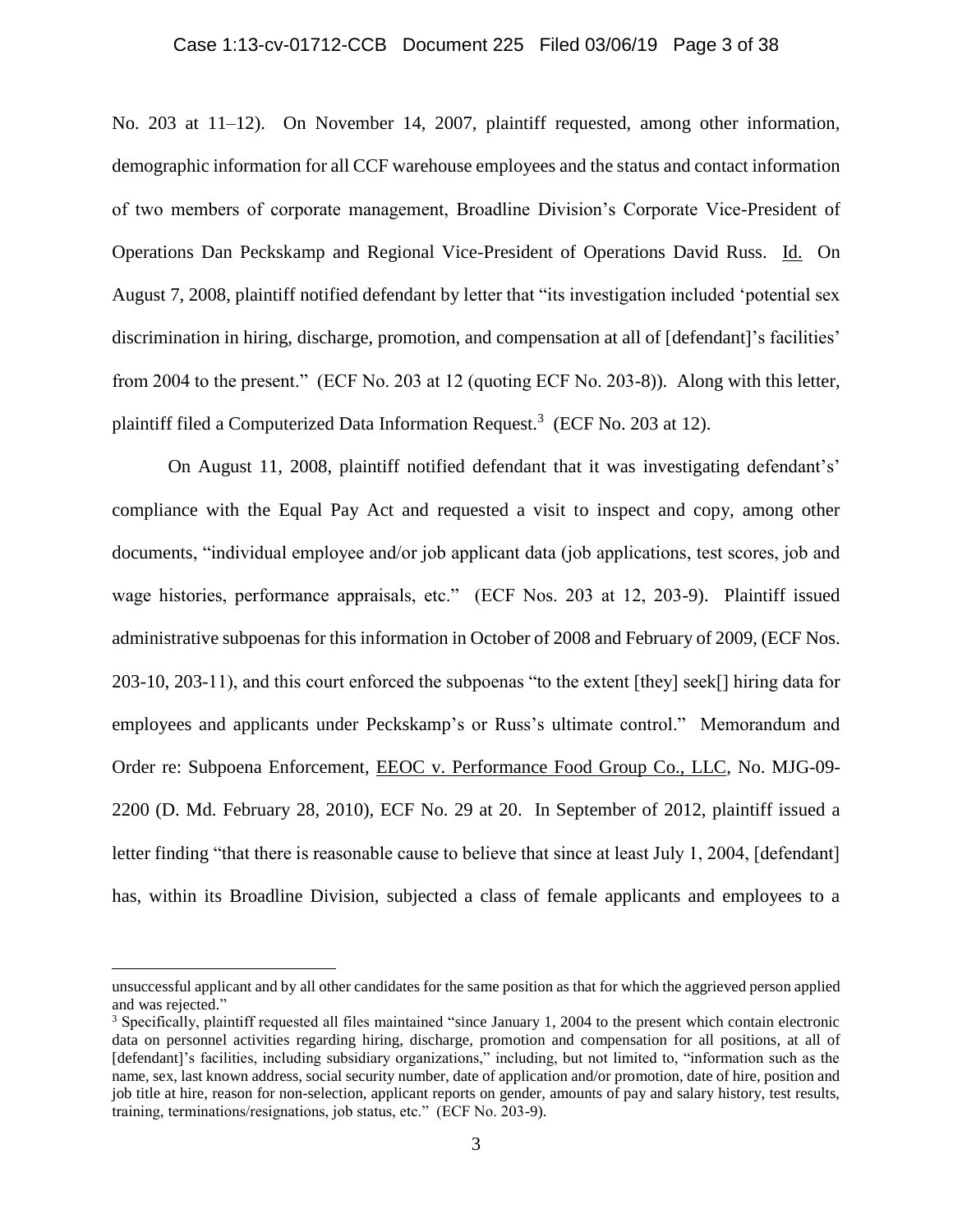## Case 1:13-cv-01712-CCB Document 225 Filed 03/06/19 Page 4 of 38

company-wide pattern of denied hire and promotion." (ECF No. 205-25 at 2). In June of 2013, plaintiff filed the instant suit, alleging that, "[s]ince at least July 1, 2004, [defendant] has maintained and continues to maintain a standard operating procedure of discriminating against females in its hiring of operatives at its Broadline facilities. This standard operating procedure emanates from [d]efendant's top management, and in particular, from its Corporate and Regional Vice Presidents." (ECF No. 5 at 19). Plaintiff also alleged that defendant discriminated against Julie Lawrence by failing to promote her to Nighttime Warehouse Training Supervisor at its CCF OpCo. (ECF No. 5 at 22).

On March 12, 2014, this Court bifurcated the case into two phases. (ECF No. 37). The Court ordered that Phase One would consist of a determination of the extent to which, if at all, plaintiff could establish its pattern or practice claim. (ECF No. 37 at 12). If plaintiff prevailed in Phase One, the case would proceed to Phase Two to resolve any individual claims. (ECF No. 37 at 13). As to plaintiff's second claim that defendant failed to promote Julie Lawrence, the parties agreed that all issues pertaining to that claim would be tried without bifurcation. (ECF No. 37 at 14). The court ordered that discovery regarding the second claim and Phase One of the first claim would proceed simultaneously. Id. The parties have spent the last few years engaged in discovery. Currently pending are plaintiff's Paper Spoliation Motion (ECF No. 203) and ESI Spoliation Motion (ECF No. 205). Each motion will be addressed separately.

### **II. Spoliation of Paper Applications**

### **A. Legal Standard**

Federal courts have two sources of authority for the imposition of sanctions due to spoliation of non-electronically stored information. First, a court may issue sanctions under Federal Rule of Civil Procedure 37 when a party commits spoliation in violation of a specific

4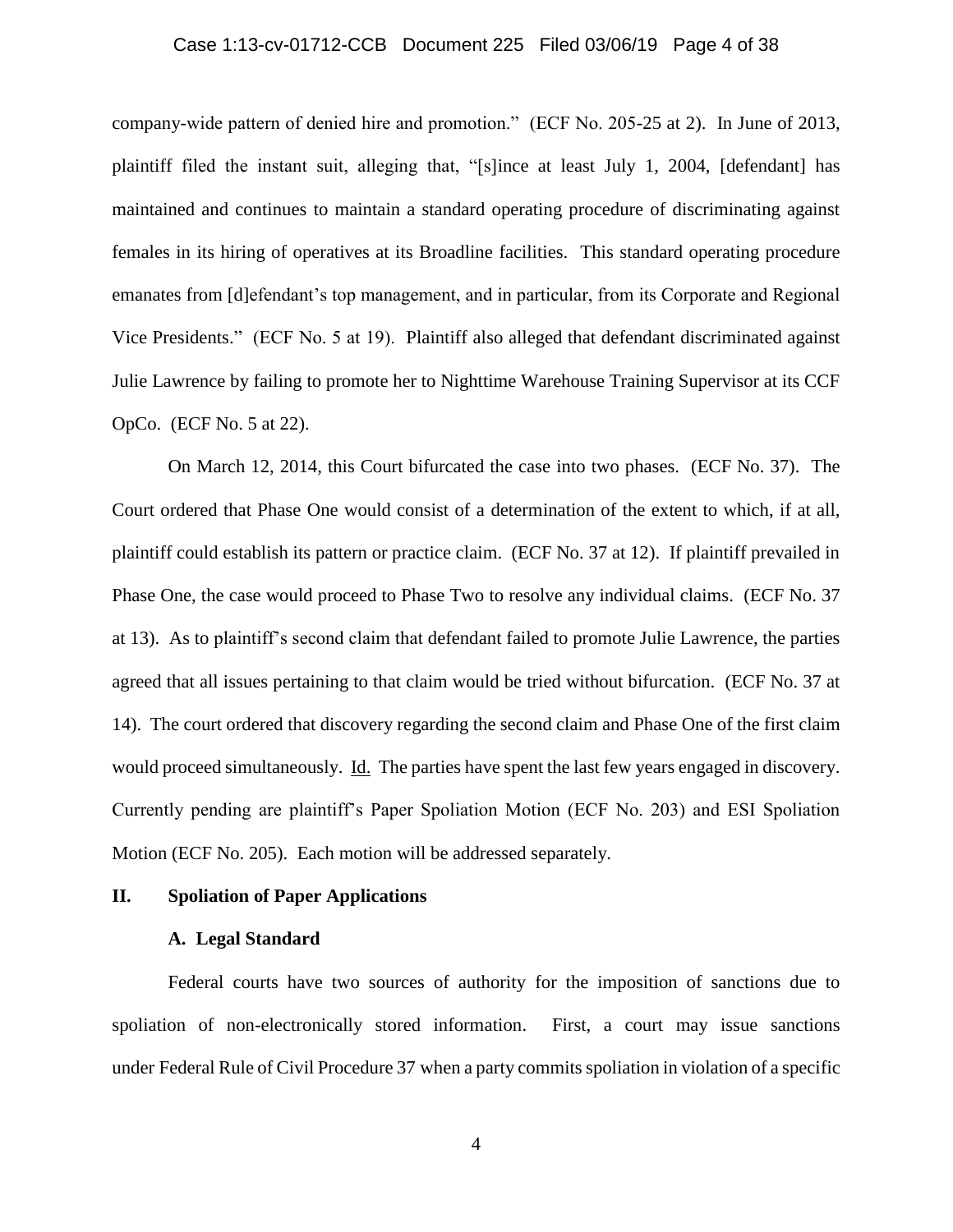### Case 1:13-cv-01712-CCB Document 225 Filed 03/06/19 Page 5 of 38

court order*.* Goodman v. Praxair Servs., Inc., 632 F. Supp. 2d 494, 505–06 (D. Md. 2009)*.* A court may also impose sanctions for spoliation based upon its inherent authority to control the judicial process. Id. Here, plaintiff has not identified any court order violated by defendant in its alleged spoliation; "accordingly, the [c]ourt's ability to impose any sanction must derive from its inherent authority to regulate the litigation process, rather than from any sanction prescribed by the Federal Rules of Civil Procedure." Id. at 506.

In addressing issues regarding spoliation, the term "spoliation" means "the destruction or material alteration of evidence or . . . the failure to preserve property for another's use as evidence in pending or reasonably foreseeable litigation." Silvestri v. Gen. Motors Corp., 271 F.3d 583, 590 (4th Cir. 2001) (citing West v. Goodyear Tire & Rubber Co., 167 F.3d 776, 779 (2d Cir. 1999)). A party seeking sanctions based on the spoliation of evidence must establish three elements:

(1) the party having control over the evidence had an obligation to preserve it when it was destroyed or altered; (2) the destruction or loss was accompanied by a "culpable state of mind;" and (3) the evidence that was destroyed or altered was "relevant" to the claims or defenses of the party that sought the discovery of the spoliated evidence, to the extent that a reasonable factfinder could conclude that the lost evidence would have supported the claims or defenses of the party that sought it.

Goodman, 632 F. Supp.2d at 509 (quoting Thompson v. U.S. Dep't of Hous. & Urban Dev., 219 F.R.D. 93, 101 (D. Md. 2003)).

If a court finds the above elements to be met, then it may impose sanctions that must serve "the purpose of leveling the evidentiary playing field and . . . the purpose of sanctioning the improper conduct." Vodusek v. Bayliner Marine Corp., 71 F.3d 148, 156 (4th Cir. 1995). Courts have broad discretion to impose sanctions for spoliation of relevant evidence and the available sanctions "rang[e] from dismissal or judgment by default, preclusion of evidence, imposition of an adverse inference, or assessment of attorney's fees and costs." Goodman, 632 F. Supp. 2d at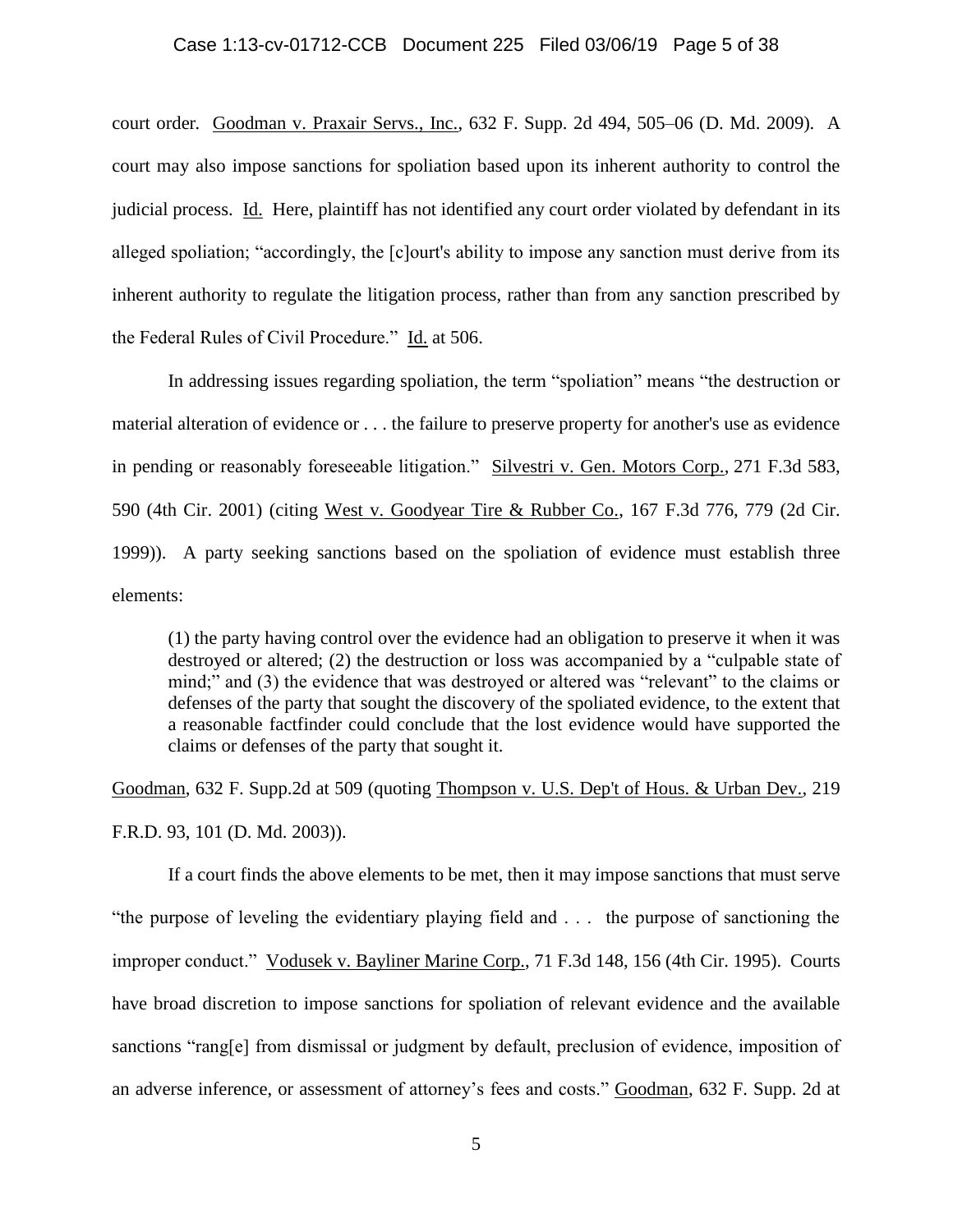506 (citing In re NTL, Inc. Sec. Litig., 244 F.R.D. 179, 191 (S.D.N.Y. 2007)). For the following reasons, I conclude that the spoliation at issue here does not warrant the imposition of the sanctions sought by plaintiff.

### **B. Discussion**

### **i. Breach of the Obligation to Preserve Relevant Evidence**

In determining whether to impose sanctions for spoliation, the first element is whether "the party having control over the evidence had an obligation to preserve it when it was destroyed or altered." Thompson, 219 F.R.D. at 101. "The duty to preserve material evidence arises not only during litigation but also extends to that period before the litigation when a party reasonably should know that the evidence may be relevant to anticipated litigation." Id. (quoting Silvestri, 271 F.3d at 591). The duty to preserve relevant evidence is an independent duty that exists even if the party seeking the evidence did not request a court order for its preservation. Thompson, 219 F.R.D. at 100. In order to fulfill the duty to preserve relevant evidence, "[o]nce a party reasonably anticipates litigation, it must suspend its routine document retention/destruction policy and put in place a 'litigation hold' to ensure the preservation of relevant documents." Id. (quoting Zubulake v. UBS Warburg LLC, 220 F.R.D. 212, 218 (S.D.N.Y. 2003) ("Zubulake IV")).

Plaintiff alleges that defendant has failed to preserve an estimated 23,769 paper application files from the period of January 1, 2004, to June 30, 2009. (ECF No. 203 at 7). Plaintiff further alleges that defendant primarily failed to preserve the files of applicants who were not hired, and that this failure to preserve was especially stark for female applicants who were not hired. Id. Plaintiff argues that defendant was on notice to preserve all Broadline OpCo applications in August of 2007, once it received three charges by employees alleging discrimination on the basis of sex, as these charges placed defendant on notice of a potential pattern or practice claim. (ECF No. 203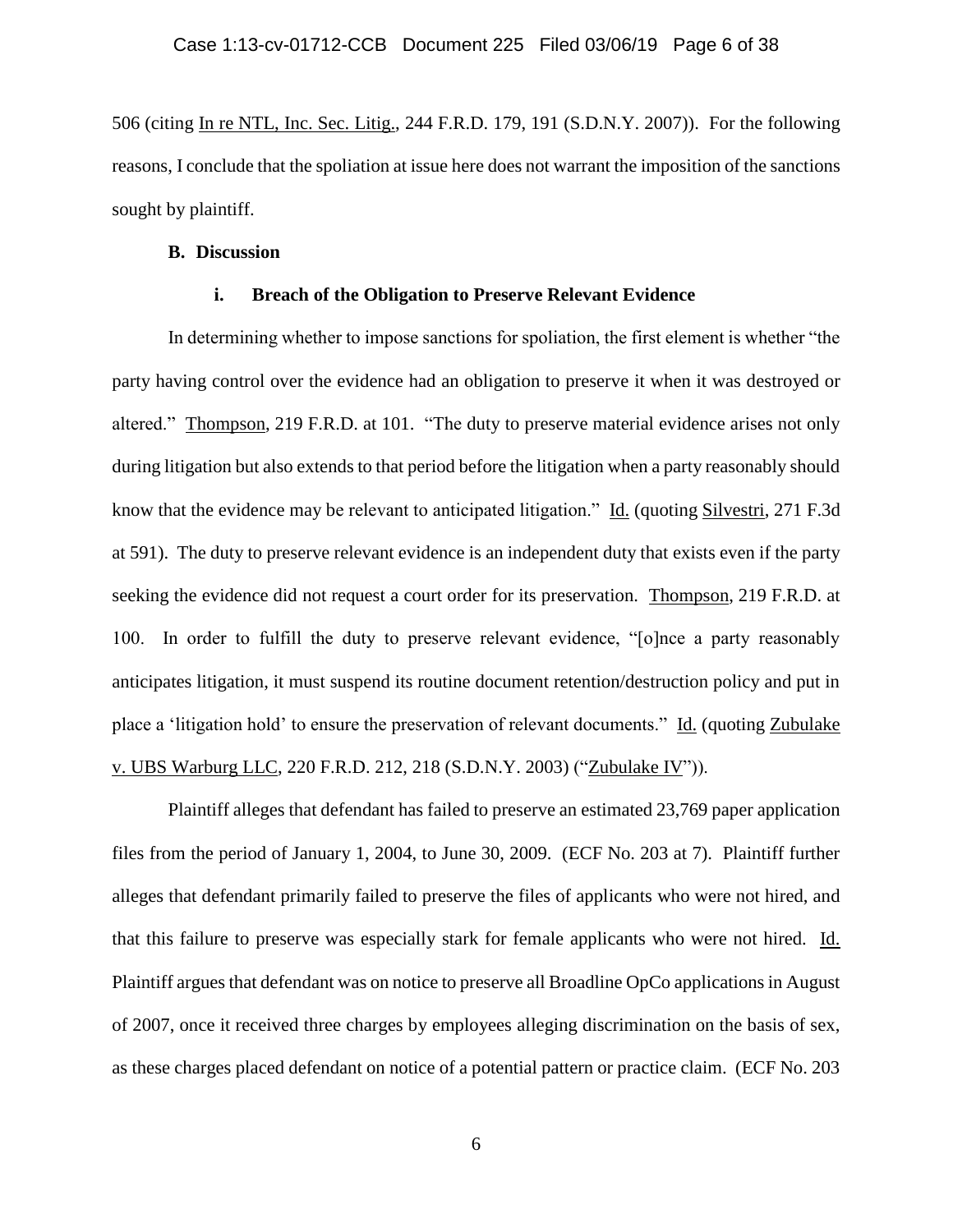### Case 1:13-cv-01712-CCB Document 225 Filed 03/06/19 Page 7 of 38

at 13). Plaintiff also argues that defendant was placed on further notice on November 14, 2007, when plaintiff demanded workplace-wide demographic information and asked to interview Vice-Presidents Peckskamp and Russ. (ECF No. 203 at 14).

Plaintiff argues that, under defendant's retention policies,<sup>4</sup> as of August of 2007, defendant should have possessed "non-hired" applicant documents for 2005–2007 and hired applicant documents for 2004–2007. (ECF No. 203 at 15). Plaintiff further argues that defendant should have possessed all applications for 2004–2007 for its CCF OpCo, as in 2004, defendant was in litigation with plaintiff in a different case where a consent decree required defendant to retain job applications until at least June of 2007. Id. (citing Consent Decree at ¶¶ 2, 10(c), EEOC v. Carroll County Foods, Civ. No. MJG-03-1698 (D. Md. June 3, 2004), ECF No. 32).

Defendant argues that it was not placed on notice of a company-wide pattern or practice claim until August 7, 2008, when plaintiff issued a letter informing defendant of its expanded investigation. (ECF No. 218 at 68). Defendant argues that the three employee charges filed in 2007 only required defendant to preserve CCF OpCo applications. Id. Similarly, defendant argues that plaintiff's request for information in November of 2007 was limited to CCF employees and two corporate employees, such that defendant "could not have reasonably anticipated in November 2007" that plaintiff would "file a complaint alleging systemic companywide sex discrimination at all of its warehouses with respect to selectors and drivers." (ECF No. 218 at 54–55).

Defendant does not dispute that its duty to preserve CCF OpCo applications began in the summer of 2007 when it received individual employee charges.<sup>5</sup> Id. These charges, however, did

<sup>4</sup> Defendant's recommended retention policy was to retain documents for "non-hired" applicants for two years, for three years beyond termination for hired applicants, and for legal investigations, through final disposition plus the expiration of the applicable statute of limitations. (ECF No. 203 at 13 (citing ECF Nos. 203-12, 203-13)).

<sup>5</sup> The three charges were filed on June 11, 2007 (ECF No. 203-1), July 16, 2007 (ECF No. 203-2), and July 15, 2007 (ECF No. 203-3).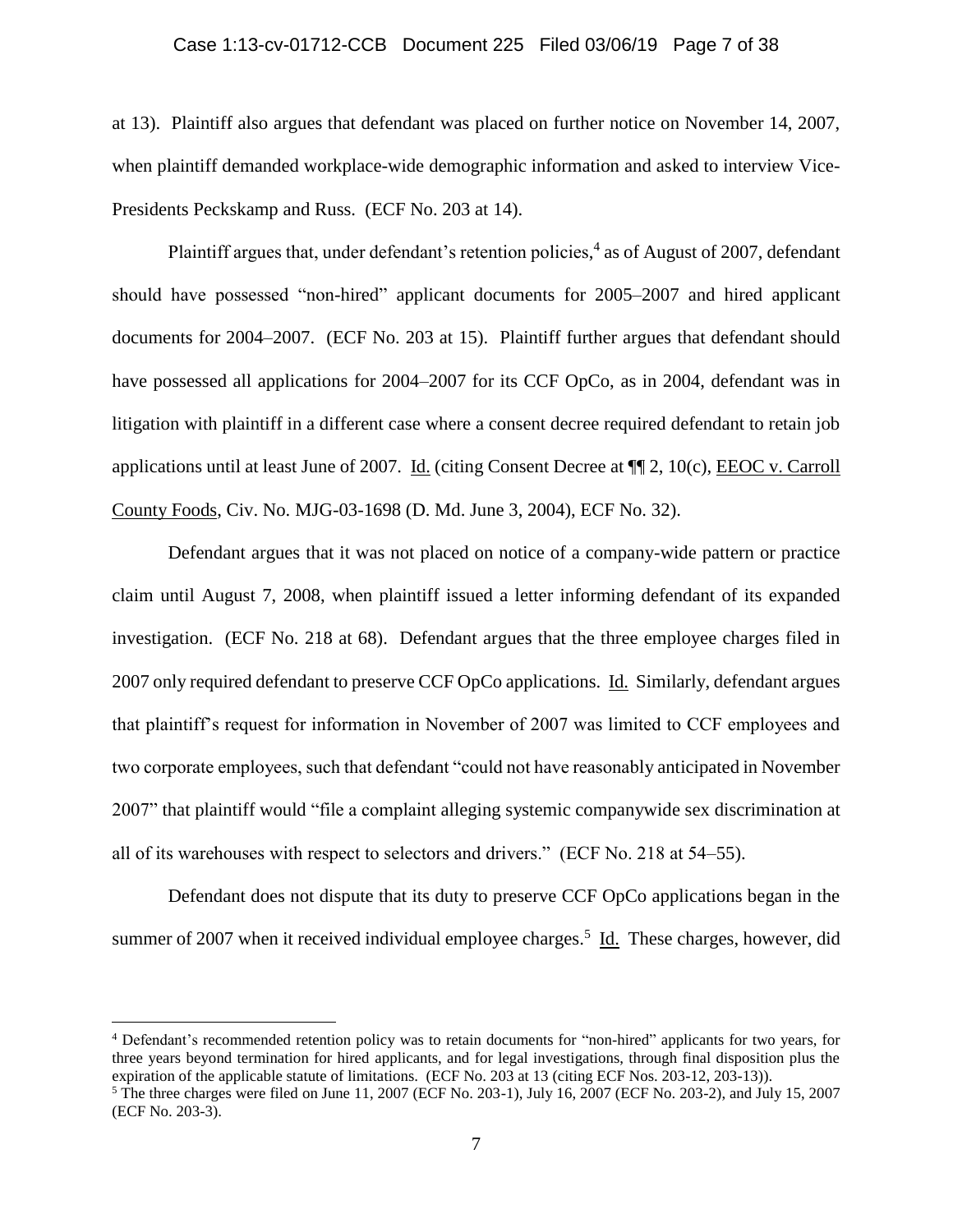## Case 1:13-cv-01712-CCB Document 225 Filed 03/06/19 Page 8 of 38

"not indicate whether the offending conduct was localized or part of a company-wide policy, thus it is insufficient notice of a pattern-or-practice claim." EEOC v. L.A. Weight Loss, 509 F. Supp. 2d 572, 539 (D. Md. 2007). Further, plaintiff's November 14, 2007 letter failed to place defendant on notice of a pattern-or-practice claim, as it specifically requested information about employees from only the CCF OpCo. See id. at 540 (finding that defendant was placed on notice of a company-wide pattern or practice claim when plaintiff provided a request for additional documentation of all vacancies). Accordingly, defendant's duty to preserve all OpCo applications did not begin until August 7, 2008, when plaintiff informed defendant that it was expanding the scope of the investigation.

While plaintiff argues that defendant should be charged with failing to preserve applications in accordance with its document retention policy (ECF No. 203 at 15), defendant's document retention policy does not have the force of law.<sup>6</sup> Rather, defendant was only required by law to retain applications for one year after an applicant was not selected or an employee was terminated. See 24 C.F.R. § 1602.14 ("Any personnel or employment record made or kept by an employer (including but not necessarily limited to ... application forms submitted by applicants . . .) shall be preserved by the employer for a period of one year from the date of the making of the record or the personnel action involved, whichever occurs later. In the case of involuntary termination of an employee, the personnel records of the individual terminated shall be kept for a period of one year from the date of termination.") Accordingly, by law, defendant

<sup>6</sup> Similarly, while plaintiff argues that defendant was required to retain all CCF OpCo applications for three years under a consent decree in a different case, this consent decree only required defendant to "take adequate measures" to achieve the goal of "the implementation of defined and consistent job application, record-keeping, and records retention procedures, including the development and retention of applicant flow data." Consent Decree at  $\P$ [2, 10(c), EEOC v. Carroll County Foods, Civ. No. MJG-03-1698 (D. Md. June 3, 2004), ECF No. 32.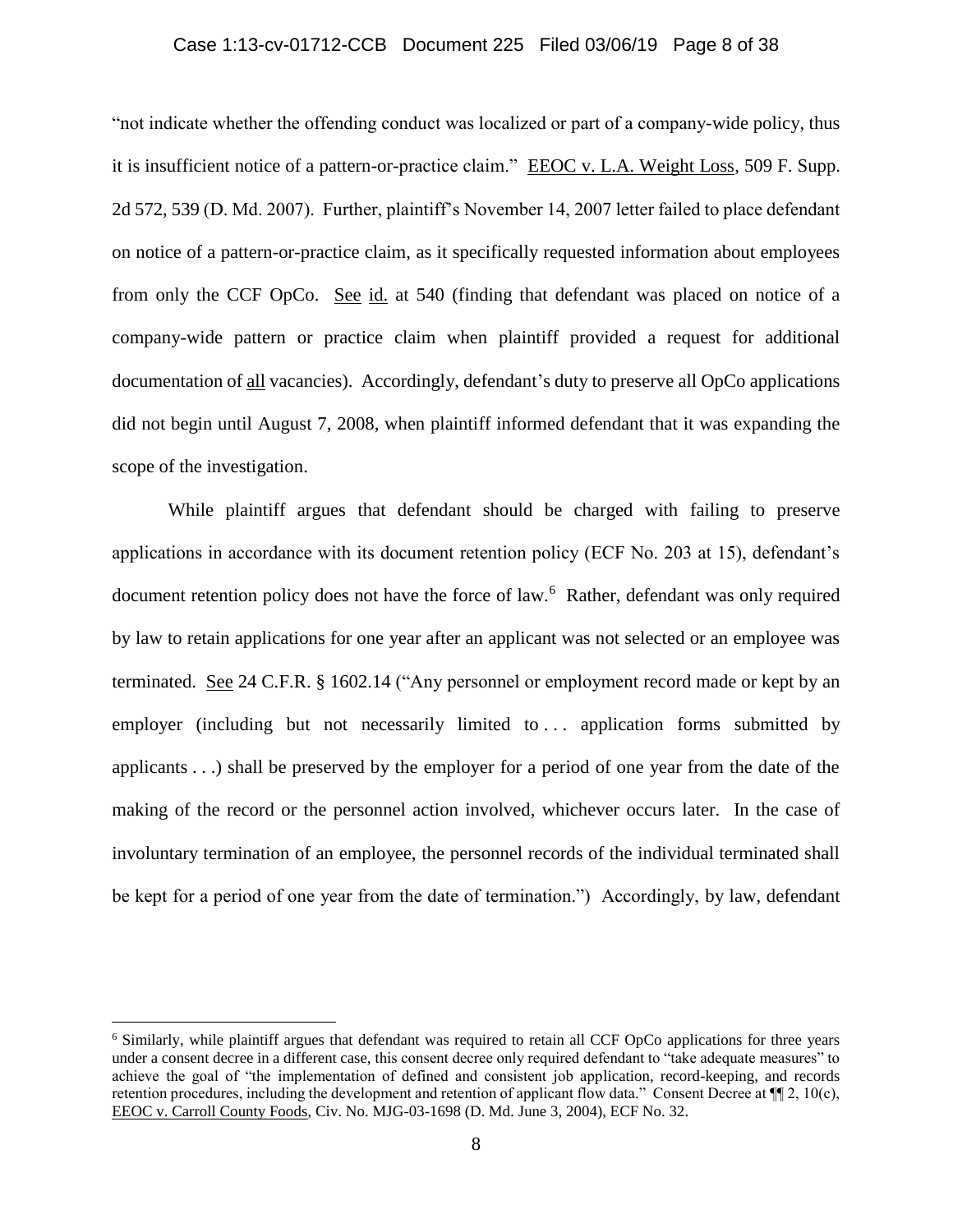## Case 1:13-cv-01712-CCB Document 225 Filed 03/06/19 Page 9 of 38

was only required to keep applications dating from June 11, 2006<sup>7</sup> for CCF OpCos and from August 7, 2007<sup>8</sup> for all other OpCos.

Plaintiff alleges that defendant spoliated approximately 23,769 paper application files from all OpCos during the period of January 1, 2004, to June 30, 2009. (ECF No. 203 at 7). Defendant "acknowledges that it did not preserve all of the application data that it had a duty to preserve," but argues that "almost half of the alleged missing applications are for male and female applicants who applied during calendar years 2004 and 2005, the period of time before PFG's preservation duty was triggered," and that defendant produced application data for "81% of applicants who applied between 2006 through mid-2009." (ECF No. 218 at 68). Because defendant was only required to keep applications dating from June 11, 2006 for CCF OpCos and from August 7, 2007 for all other OpCos, defendant was not responsible for preserving all 23,769 paper application files identified by plaintiff. Rather, plaintiff reports that, for all OpCos, defendant failed to produce 4,668 applications from 2007<sup>9</sup>, 447 from 2008, and 3,337 from the first half of 2009. (ECF No. 203 at 17). In sum, defendant failed to preserve between  $3.784^{10}$  and  $8.542^{11}$  applicant files out of a total of between  $31,462^{12}$  and  $53,653^{13}$  applicants for all OpCos between August 7, 2007, and June 30, 2009.

<sup>7</sup> This date is one year prior to June 11, 2007, the earliest date that a charge was filed. (ECF No. 203-1).

<sup>8</sup> This date is one year prior to August 7, 2008, the date that plaintiff informed defendant that it was expanding the scope of its investigation. (ECF No. 203-8).

<sup>&</sup>lt;sup>9</sup> The data provided by the parties is divided by year, such that it is impossible to tell which applications from the year 2007 defendant had a duty to preserve (i.e., which applications were dated after August 7, 2007).

<sup>&</sup>lt;sup>10</sup> This is the total number of files that defendant failed to produce from 2008 and 2009.

 $11$  This number includes all 4,668 files that defendant did not produce from the year 2007. Because it is impossible to tell which applications from this year that defendant had a duty to preserve, it is impossible to determine the total number of files that defendant failed to preserve.

 $12$  This is the total number of applicants for the years 2008 and the first half of 2009. (ECF No. 203 at 17).

<sup>&</sup>lt;sup>13</sup> This number includes all 22,191 applicants from the year 2007. Because it is impossible to tell when each of these individuals applied to defendant, it is impossible to determine how many of these files defendant had a duty to preserve (i.e., which applications were dated after August 7, 2007). (ECF No. 203 at 17).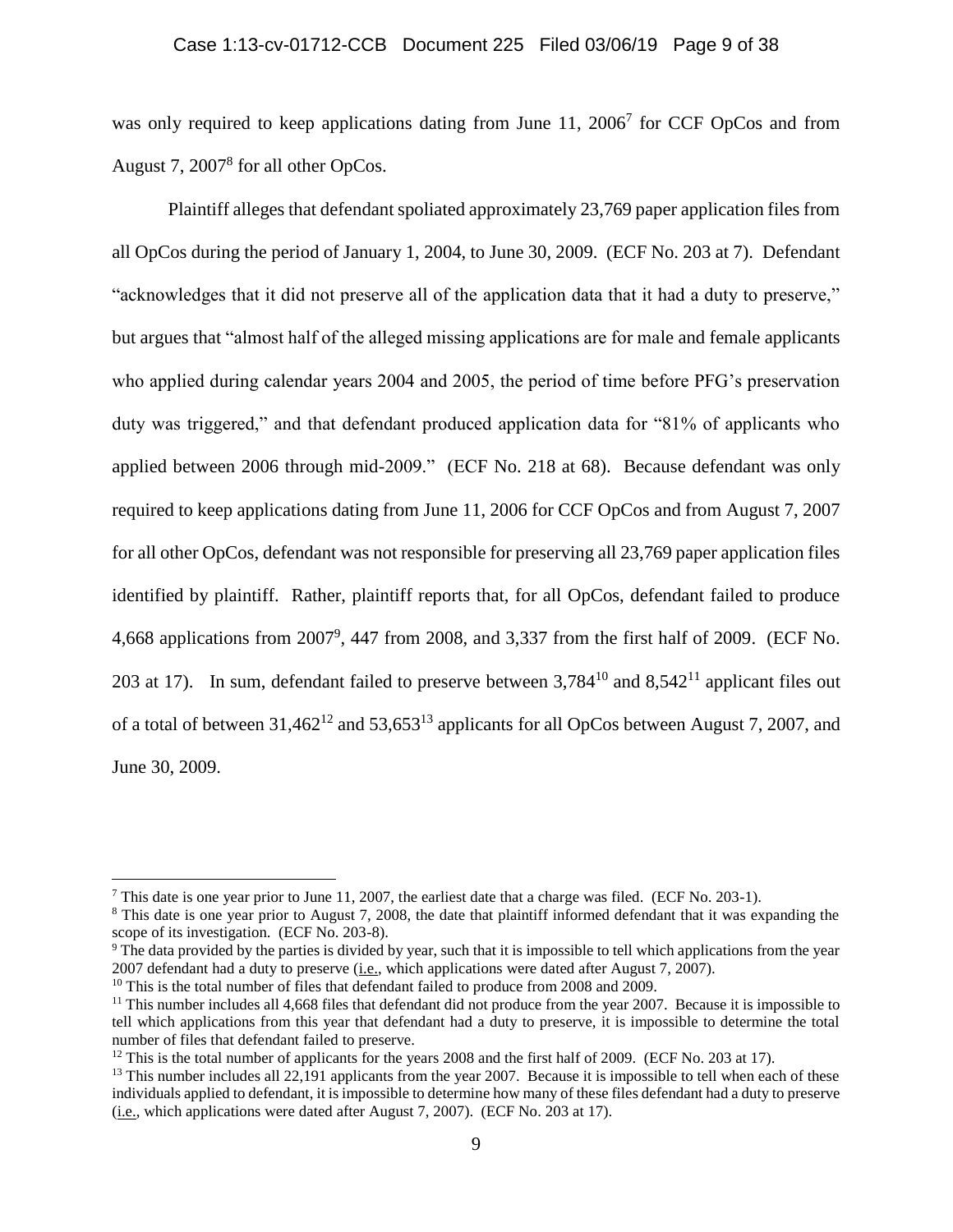### Case 1:13-cv-01712-CCB Document 225 Filed 03/06/19 Page 10 of 38

As to the alleged destruction at the CCF OpCo during the year 2006, plaintiff reports that defendant failed to produce 144 "non-hire" applications. (ECF No. 203 at 19). Plaintiff does not specify, however, which of these applications that defendant had a duty to preserve, i.e. which applications were dated after June 11, 2006. Defendant may have failed to preserve anywhere between zero and 144 applications, and I cannot determine the extent of spoliation from the CCF OpCo for the year 2006 based on the information available to me. Nonetheless, while defendant did not fail to preserve the total amount of applications alleged by plaintiff, plaintiff has established defendant did fail to preserve a number of applications from all OpCos dating back to August 7, 2007, and likely some applications from the CCF OpCo for the year 2006. The first element of the Thompson analysis is satisfied.

#### **ii. Culpability**

The second element to consider is whether the destruction or loss of evidence was accompanied by a "culpable state of mind." Thompson, 219 F.R.D. at 101. Plaintiff alleges that "[d]efendant did not simply fail to pay attention to its legal duties, fail to notice when they accrued, fumble its litigation hold, or suffer the misfeasance of one or two individuals with sole control over the documents," but that defendant acted willfully and in bad faith. (ECF No. 203 at 30). Defendant argues that plaintiff "has not proffered any evidence that [defendant] failed to produce paper applications in bad faith or that it engaged in egregious conduct." (ECF No. 218 at 70). Three possible states of mind "can satisfy the culpability requirement: bad faith/knowing destruction, gross negligence, and ordinary negligence." Goodman, 632 F. Supp. 2d at 518 (citing Thompson, 219 F.R.D. at 101). The Fourth Circuit only requires a showing of fault, with the degree of fault impacting the severity of sanctions. Silvestri, 271 F.3d at 590. For the reasons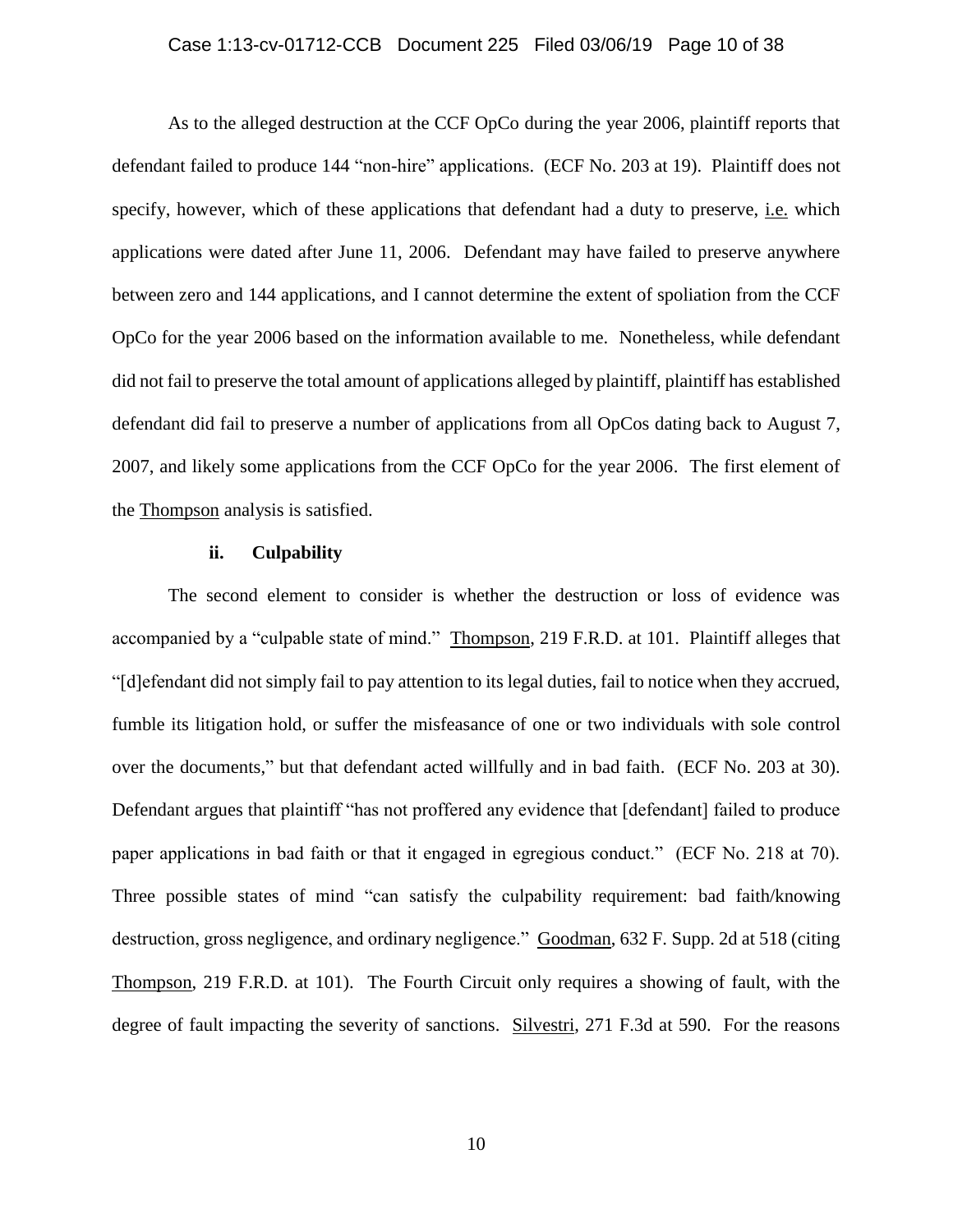## Case 1:13-cv-01712-CCB Document 225 Filed 03/06/19 Page 11 of 38

discussed below, I find that there is insufficient evidence to conclude that defendant acted willfully or in bad faith, but there is sufficient evidence to conclude that defendant was negligent.

Ordinary negligence is "[t]he failure to exercise the standard of care that a reasonably prudent person would have exercised in a similar situation[.]" Victor Stanley, Inc. v. Creative Pipe, Inc., 269 F.R.D. 497, 529 (D. Md. 2010) (citing Black's Law Dictionary 846 (Bryan A. Garner ed., abridged 7th ed., West 2000)). Gross negligence "is something more than carelessness," which ""differs from ordinary negligence only in degree, and not in kind."" Id. *(citing Pension*) Comm. of Univ. of Montreal Pension Plan v. Banc of Am. Sec., 685 F. Supp. 2d 456, 464 (S.D.N.Y. 2010)). Willfulness and bad faith both require "intentional, purposeful, or deliberate conduct." Id. at 530 (citing Buckley v. Mukasey, 538 F.3d 306, 323 (4th Cir. 2008)). For a court to find that a party acted willfully, "it is sufficient that the actor intended to destroy the evidence." Id. (citing Goodman, 632 F. Supp. 2d at 520). Bad faith, on the other hand, "requires 'destruction for the purpose of depriving the adversary of the evidence." Id. (quoting Powell v. Town of Sharpsburg, 591 F. Supp. 2d 814, 820 (E.D.N.C. 2008)).

In Victor Stanley, this court found that defendants "set out to delete, destroy, or hide thousands of files containing highly relevant ESI pertaining to [p]laintiff's claims . . . lied about their ESI production; obstructed the discovery process; and intentionally destroyed evidence when they were aware of the lawsuit." Id. at 531. Here, however, plaintiff has not provided any evidence that defendant destroyed the paper applications "for the purpose of depriving [plaintiff] of the evidence" or that defendant "intended to destroy the evidence." Id. Rather, plaintiff's arguments focus on defendant's failure to implement a proper litigation hold. (ECF No. 203 at 24–27). Accordingly, I do not find that plaintiff has established that defendant acted willfully or in bad faith.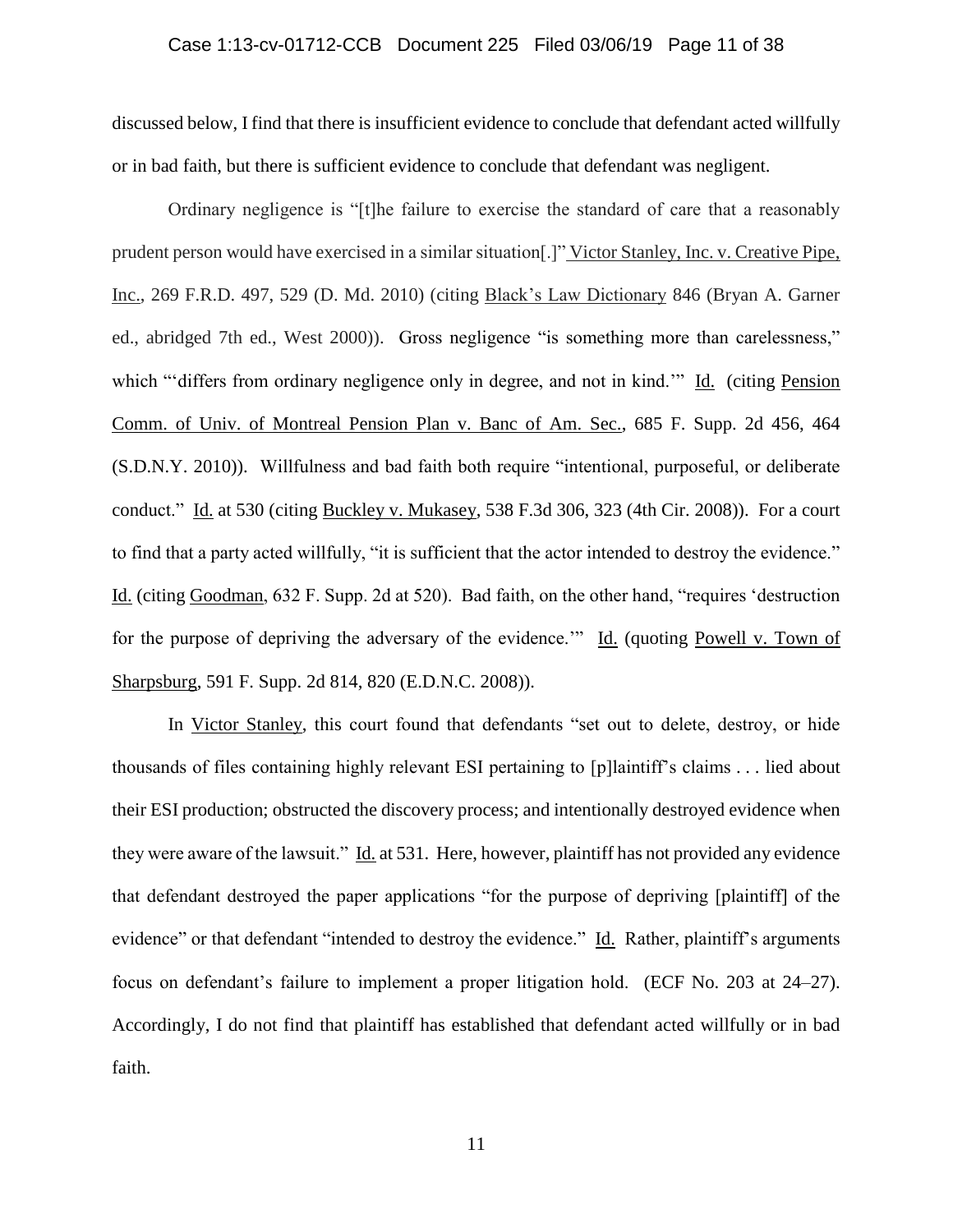In determining whether defendant's conduct was negligent, the court must first consider defendant's failure to institute a litigation hold or advise employees to retain documents. Generally, if a company has a document retention or destruction policy, it must suspend that policy and "implement a 'litigation hold' to ensure the preservation of relevant documents" once the preservation duty attaches. Goodman, 632 F. Supp. 2d at 511 (citing Thompson, 219 F.R.D. at 100). Courts have found that the quality of the litigation hold instituted directly correlates to the level of culpability and sanction that attaches to the inadequacy of those efforts, if any. When no litigation hold has been instituted, courts have found such conduct to be grossly negligent. In Cognate Bioservices, Inc., et al. v. Smith, Civ. No. WDQ-13-1797, 2015 WL 5158732 (D. Md. August 31, 2015), the defendant failed to institute a litigation hold at his consulting firm. Id. at \*5. As a result, multiple potentially relevant emails and documents were deleted by employees. Id. The court noted "had [defendant] instituted any litigation hold–even a less-than-ideal litigation hold–the circumstances might have warranted a finding of regular negligence." Id. (citing Victor Stanley, 269 F.R.D. at 529). But, under the circumstances, since no steps were taken to preserve such evidence, the court found the defendant's conduct to be grossly negligent. Id.

In this case, there is ample evidence that defendant failed to properly institute a litigation hold. As previously discussed, defendant's duty to preserve paper applications attached to its CCF OpCo on June 11, 2007, and to all other OpCos on August 7, 2008. Defendant was required to implement a litigation hold once this duty attached. Defendant's designee testified that it believed it first became aware of a litigation hold in late 2008 but could not recall any details about the hold. (ECF No. 203 at 25). Defendant's designee could not recall whether the hold required the OpCos to preserve paper applications. Id. Defendant's designee also could not recall what was included in litigation hold notices, and defendant could not produce any such notices. Id. Plaintiff also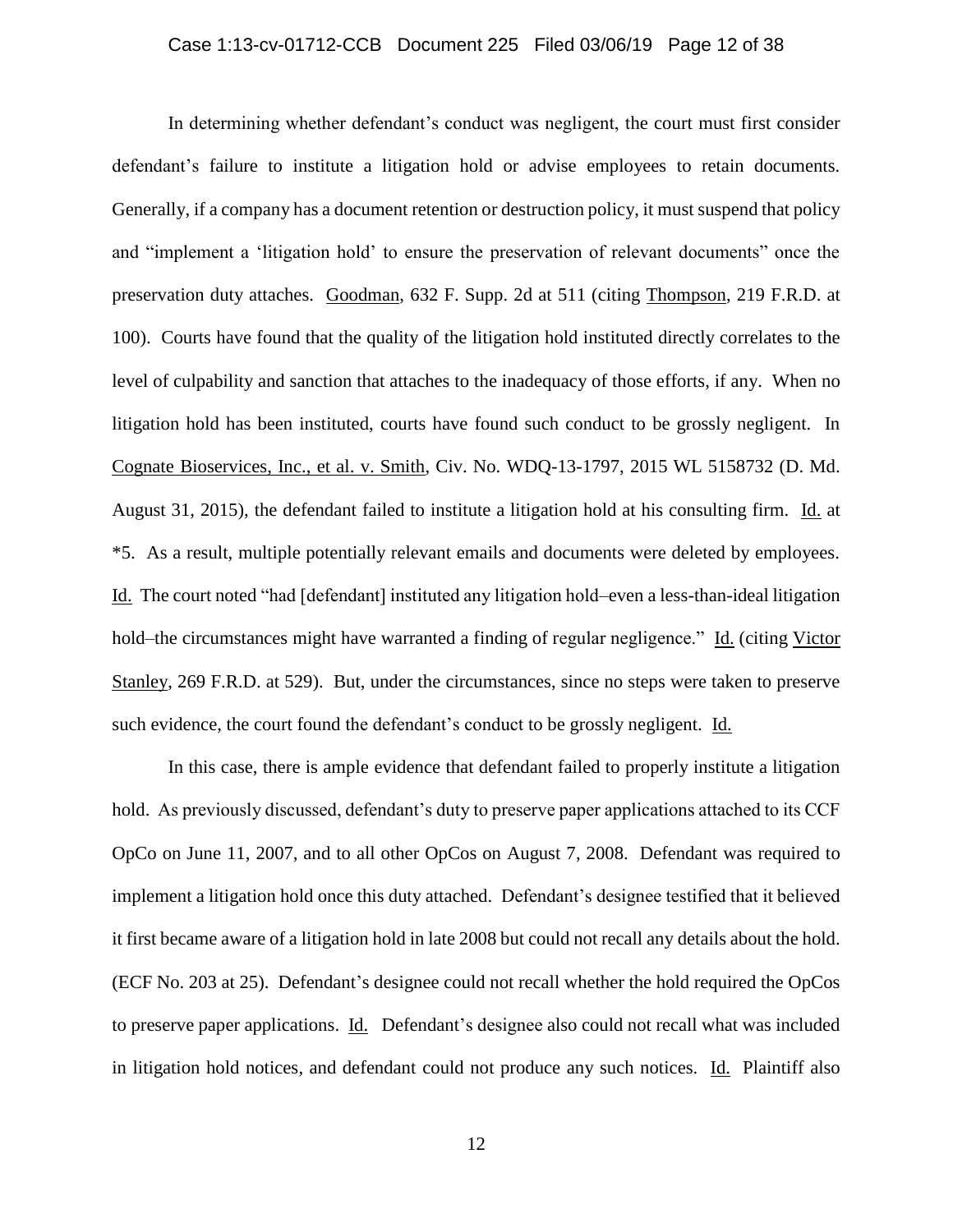provides evidence that, if there was a litigation hold, it was not communicated to all OpCo HR managers. $^{14}$  (ECF No. 203 at 26).

Even if there was a litigation hold, however, defendant's designee testified that the litigation hold was merely self-enforced.<sup>15</sup> Id. "A party's obligations 'do not end with the implementation of a litigation hold . . . [c]ounsel must oversee compliance with the litigation hold, monitoring the party's efforts to retain and produce the relevant documents." In re Ethicon, Inc. Pelvic Repair Systems Product Liability Litigation, 299 F.R.D. 502, 521 (S. D. W. Va. 2014) (quoting Zubulake v. UBS Warburg, LLC, 229 F.R.D. 422, 432 (S.D.N.Y. 2004) ("Zubulake V")). "At a minimum . . . counsel should have educated employees on what measures were expected of them to collect and preserve material evidence." Id. Here, however, even if there was a litigation hold, it was not properly implemented, and there was no monitoring for compliance. Under the circumstances, I conclude that defendant's failure to implement any measures to ensure that potentially relevant evidence would be preserved constituted at least ordinary negligence.<sup>16</sup> The second element of the Thompson analysis is satisfied.

### **iii. Relevance and Prejudice**

 $\overline{a}$ 

The third element that must be met before sanctions are imposed is that the destroyed or altered documents are relevant to the proponent's claims and defenses. In the Fourth Circuit, "a finding of 'relevance' for purposes of spoliation sanctions is a two-pronged finding of relevance and prejudice." Victor Stanley, 269 F.R.D. at 532. When the alleged spoliator is found to have

<sup>&</sup>lt;sup>14</sup> For example, the Vice-President of Human Resources at the Springfield and Florida OpCos through June of 2009 testified that she never received instructions to suspend normal document retention policies and comply with a litigation hold. (ECF No. 203-33 at 2).

<sup>&</sup>lt;sup>15</sup> Defendant's designee testified that it was her understanding that "any recipient of the notice was responsible for retaining documents in that person's control." (ECF No. 203-29 at 16).

<sup>&</sup>lt;sup>16</sup> I need not determine whether defendant's conduct constituted gross negligence at this time, given the type of sanctions requested by plaintiff. As further discussed below, the applicability of the sanctions sought by plaintiff does not turn on the level of negligence, but rather on whether defendant acted willfully or in bad faith.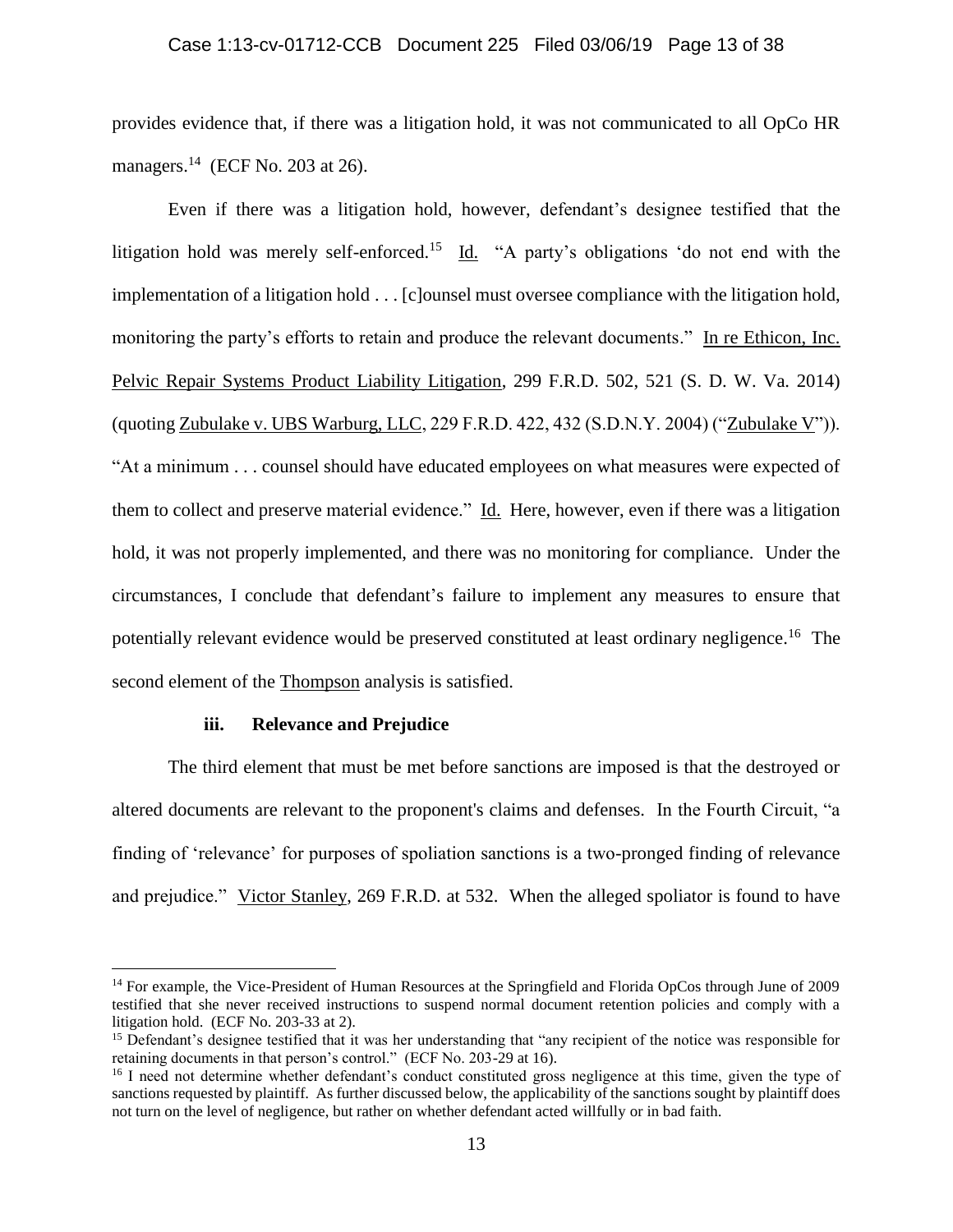## Case 1:13-cv-01712-CCB Document 225 Filed 03/06/19 Page 14 of 38

acted willfully or in bad faith in failing to preserve evidence, "the relevance of that evidence is presumed in the Fourth Circuit." Id. at 532. When a failure to preserve evidence is the result of either ordinary or gross negligence, as is the case here, the plaintiff must establish that the lost documents were relevant to their case. Thompson, 219 F.R.D. at 101 (quoting Zubulake IV, 220 F.R.D. at 220).

Evidence is relevant if a "reasonable trier of fact could conclude that the lost evidence would have supported the claims or defenses of the party that sought it." Victor Stanley, 269 F.R.D. at 531 (quoting Thompson, 219 F.R.D. at 101). Here, plaintiff alleges that the missing paper applications are relevant to its pattern or practice claim. (ECF No. 203 at 33). Specifically, the missing paper applications here would likely be relevant to plaintiff's pattern or practice claim, as the applications would allow plaintiff to evaluate the qualifications of the Phase I female claimants and male hires for individual comparisons. (ECF No. 203 at 34). Similarly, this evidence would allow plaintiff to evaluate the reasons given by defendant for why individual female claimants were not hired. Id. Indeed, defendant does not challenge the relevance of these documents in its Opposition. Accordingly, I find that a reasonable factfinder could conclude that these missing employment records would have supported plaintiff's claims.

Turning to whether plaintiff has been prejudiced due to the spoliation, spoliation is prejudicial if "a party's ability to present its case or to defend is compromised." Victor Stanley, 269 F.R.D at 532 (citing Silvestri, 271 F.3d at 593–94). Here, plaintiff alleges that defendant's conduct has prejudiced plaintiff "by preventing it from identifying and preventing it from identifying and evaluating aggrieved females whom it could have used as Phase I claimants, and from seeking relief for those unidentified non-Phase I claimants during Phase II." (ECF No. 203 at 33). Plaintiff has also alleged that it is prejudiced by the lack of "individual comparator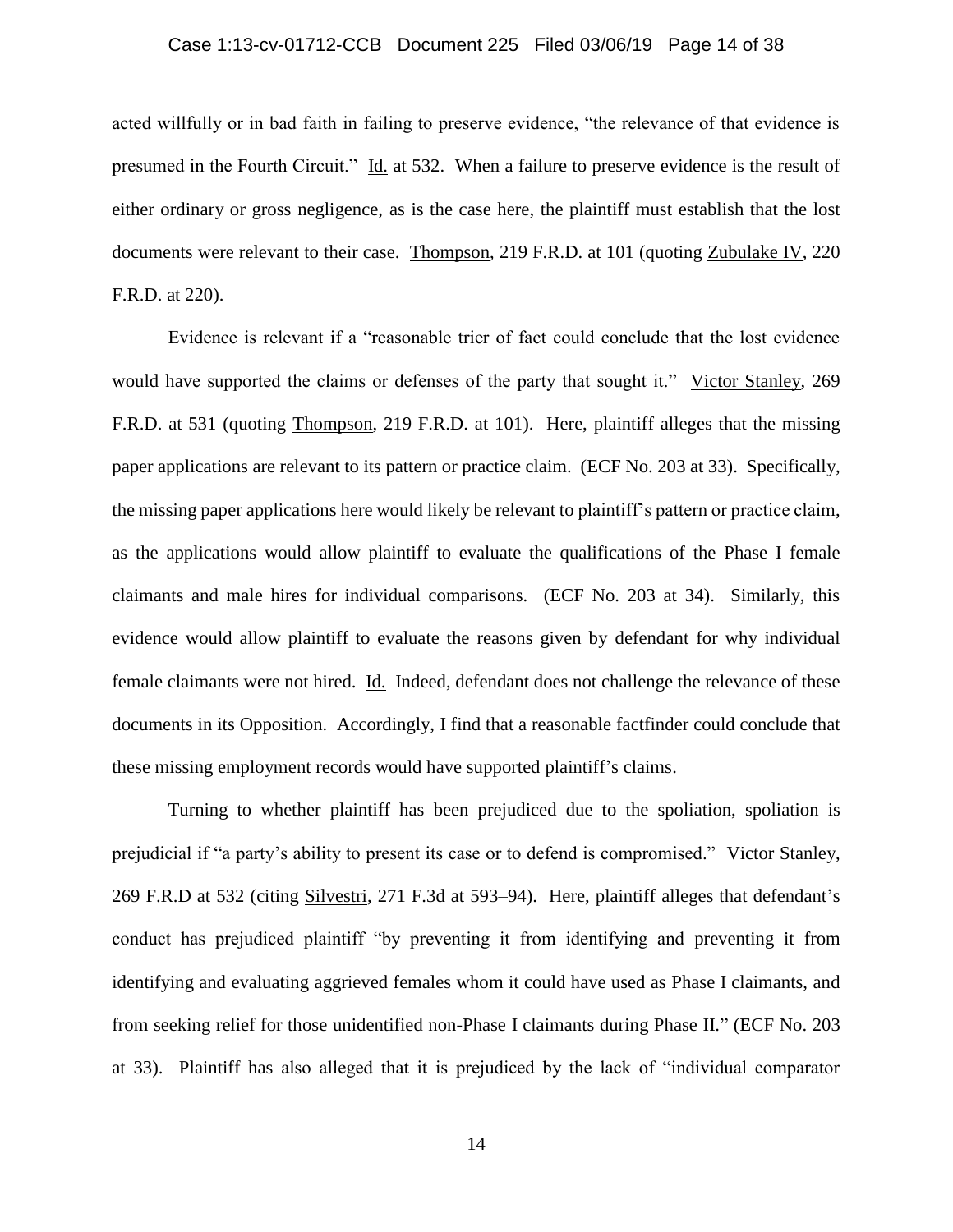### Case 1:13-cv-01712-CCB Document 225 Filed 03/06/19 Page 15 of 38

information needed to rebut pretextual explanations for why [defendant] did not hire [plaintiff's] Phase I claimants" and that "[t]he failure to preserve has also opened the door for [defendant] to attack [plaintiff's] statistical populations as insufficiently representative." Id. Plaintiff further details how the spoliation prejudiced the claims brought on behalf of specific Phase I claimants.<sup>17</sup> (ECF No. 203 at 35–39).

Defendant alleges that plaintiff was not deprived "of any evidence it needs to establish its pattern or practice claim." (ECF No. 218 at 71). Defendant argues that the issue in Phase I is whether defendant has a companywide pattern or practice of failing to hire women into operative positions, which can be proven through statistical and anecdotal evidence. (ECF No. 218 at 71– 72). Defendant further asserts that plaintiff submitted an expert report supporting its pattern or practice theory and that, in this report, its expert did not claim that the missing applicant data prevented her from making relevant findings. (ECF No. 218 at 73). In response to plaintiff's argument that "[t]he failure to preserve has also opened the door for [defendant] to attack [plaintiff's] statistical populations as insufficiently representative," (ECF No. 203 at 33), defendant argues that its expert does not base any challenges on missing data, but rather on plaintiff's expert's flawed methodology and failure to use all data that was available for analysis. (ECF No. 218 at 74–75).

Additionally, defendant claims that plaintiff was not prejudiced by its inability to identify and evaluate aggrieved females. (ECF No. 218 at 74). Defendant argues that plaintiff was able to select nineteen female applicant who applied during the years in question, between 2004 and mid-

 $17$  In one example, defendant preserved the application for a female applicant but failed to preserve the applications of five males hired for the same position over the next few months. (ECF No. 203 at 36). In another example, defendant failed to preserve a female applicant's file, and the only data that remains is that she was "not selected" and that "better candidates," all male, were selected. Id.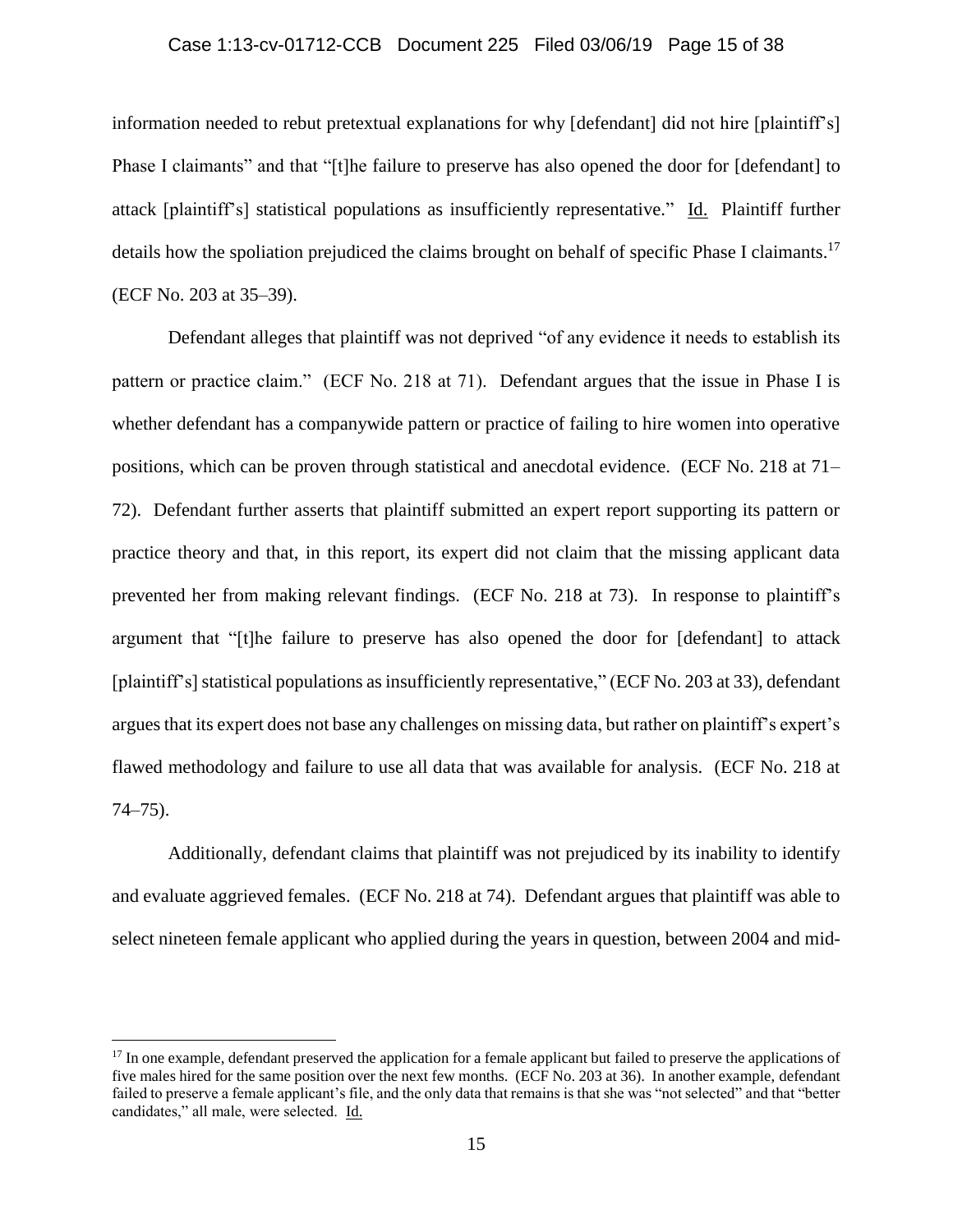## Case 1:13-cv-01712-CCB Document 225 Filed 03/06/19 Page 16 of 38

2009.<sup>18</sup> Id. Similarly, defendant argues that plaintiff did not experience prejudice to the claims brought on behalf of the Phase I claimants. Rather, defendant argues, these claims will not be tried until Phase II, and the claimants' only role in Phase I is to provide anecdotal testimony in support of the pattern or practice claim, so there is no prejudice at this time. (ECF No. 218 at 75).

In response, plaintiff asserts that paper applications and related documents "are essential to proving the pretext of [d]efendant's asserted reasons for not selecting the female applicant," particularly when plaintiff "has the burden of actually proving [defendant's] representations to be false." (ECF No. 221 at 21–22 (emphasis in original)). Furthermore, plaintiff argues, it is "using the circumstances of Phase I witness' non-selections to help prove a pattern or practice of discrimination . . . their qualifications, those of their comparators, [defendant's] purported reasons for not selecting them, and proof of pretext is all at play in Phase I liability phase."<sup>19</sup> (ECF No. 221 at 12). Plaintiff further argues that the prejudice is significant in light of defendant's second expert report, which claims that the disparity between the number of male and female applicants hired was due to a disparity in prior experience. (ECF No. 221 at 28). Specifically, plaintiff argues that its expert cannot properly rebut defendant's expert reports without data from the spoliated applications. (ECF No. 221 at 29).

Here, plaintiff alleges that PFG "has maintained and continues to maintain a standard operating procedure of discriminating against females in its hiring of operatives at its Broadline facilities." (ECF No. 5 at 19). As noted by plaintiff, "[t]he relative qualifications of the claimant and comparators as they existed on the documents reviewed by the decisionmakers, and [d]efendant's actual deliberative process, is critically at issue." (ECF No. 221 at 22 (emphasis in

<sup>&</sup>lt;sup>18</sup> Defendant argues that female applicants who applied during these years represented 35% of the total number of female applicants but represent 48% of the total Phase I claimants selected by plaintiff. Id. Defendant argues that this "shows clearly that [plaintiff's] claim that it was prejudiced in selecting its 40 Phase I claimants is false." Id.

<sup>&</sup>lt;sup>19</sup> Plaintiff argues that "[o]nly the amounts of individual damages are reserved for Phase II." Id.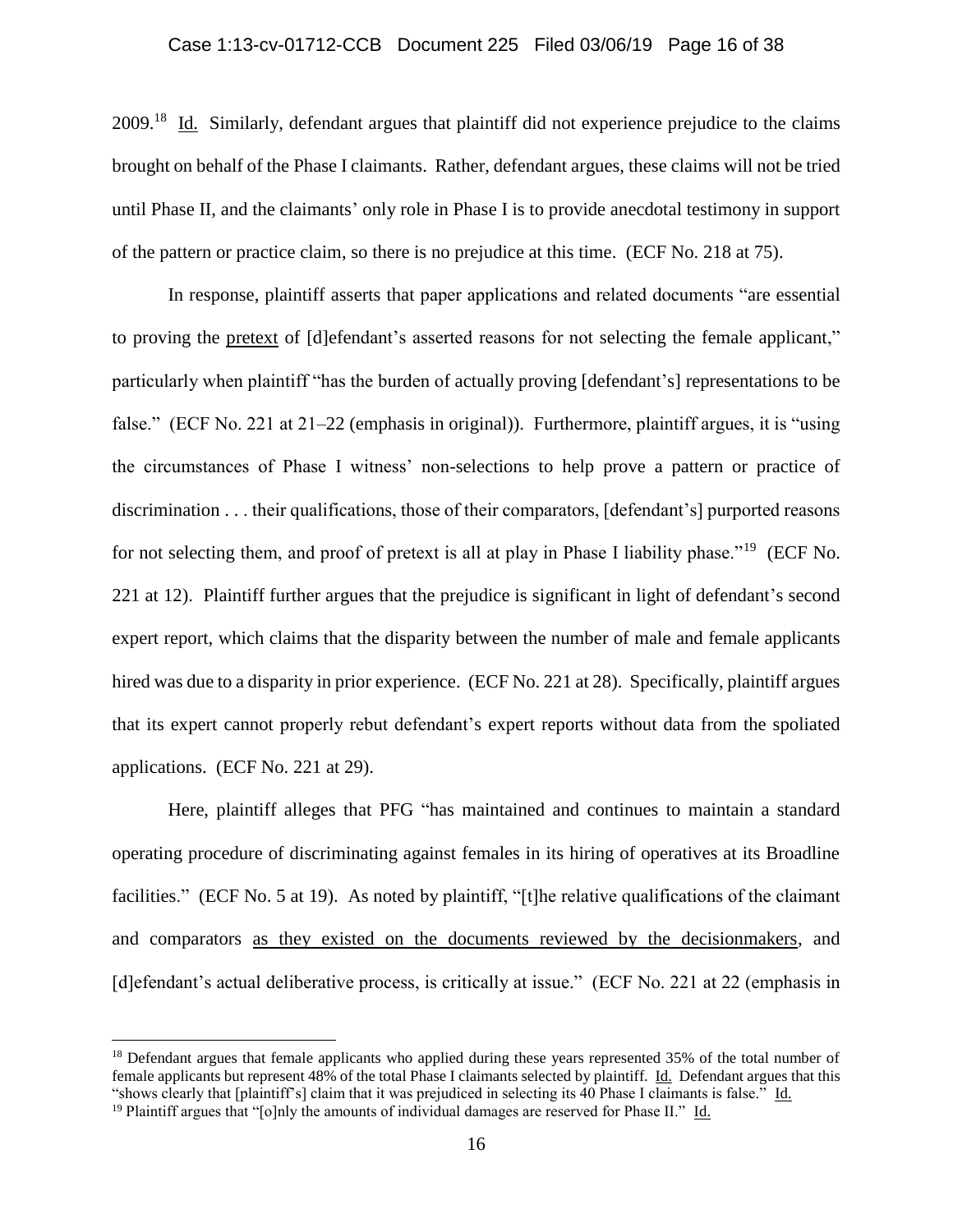### Case 1:13-cv-01712-CCB Document 225 Filed 03/06/19 Page 17 of 38

original)). Plaintiff's ability to present evidence in support of its pattern or practice claim is compromised by the spoliation of such documents. Although individual claimants may testify anecdotally, their testimony does not cure this prejudice, as they will only be able to testify as to their own qualifications. Additionally, plaintiff is harmed by its inability to offer paper applications and related documents to rebut defendant's proffered explanations for not hiring female applicants. As to plaintiff's ability to present expert witness testimony, I do not have sufficient information before me to determine whether plaintiff has experienced prejudice at this time. As discussed further below, this issue may be more appropriately presented by a motion in limine, including a Daubert motion, to the trial judge. Nonetheless, excluding plaintiff's ability to present expert witness testimony, based on the record before me, I find that plaintiff has been prejudiced by this spoliation, plaintiff's ability to present its case has been compromised, and the final element of the Thompson analysis has been satisfied.

### **C. Sanctions**

After finding that all three elements of the Thompson analysis are satisfied, a court may impose sanctions that must serve "the purpose of leveling the evidentiary playing field and . . . the purpose of sanctioning the improper conduct." Vodusek, 71 F.3d at 156. Here, plaintiff requests a variety of "remedial and punitive sanctions" that it argues are warranted because "this is a rare case in which a party's behavior has been so egregious, and/or the prejudice so substantial." (ECF No. 203 at 42).

## **i. Limited Default Judgment**

Plaintiff first requests that the court grant limited default judgment against defendant for the period of January 1, 2004, through June 30, 2009, or in the alternative, grant limited default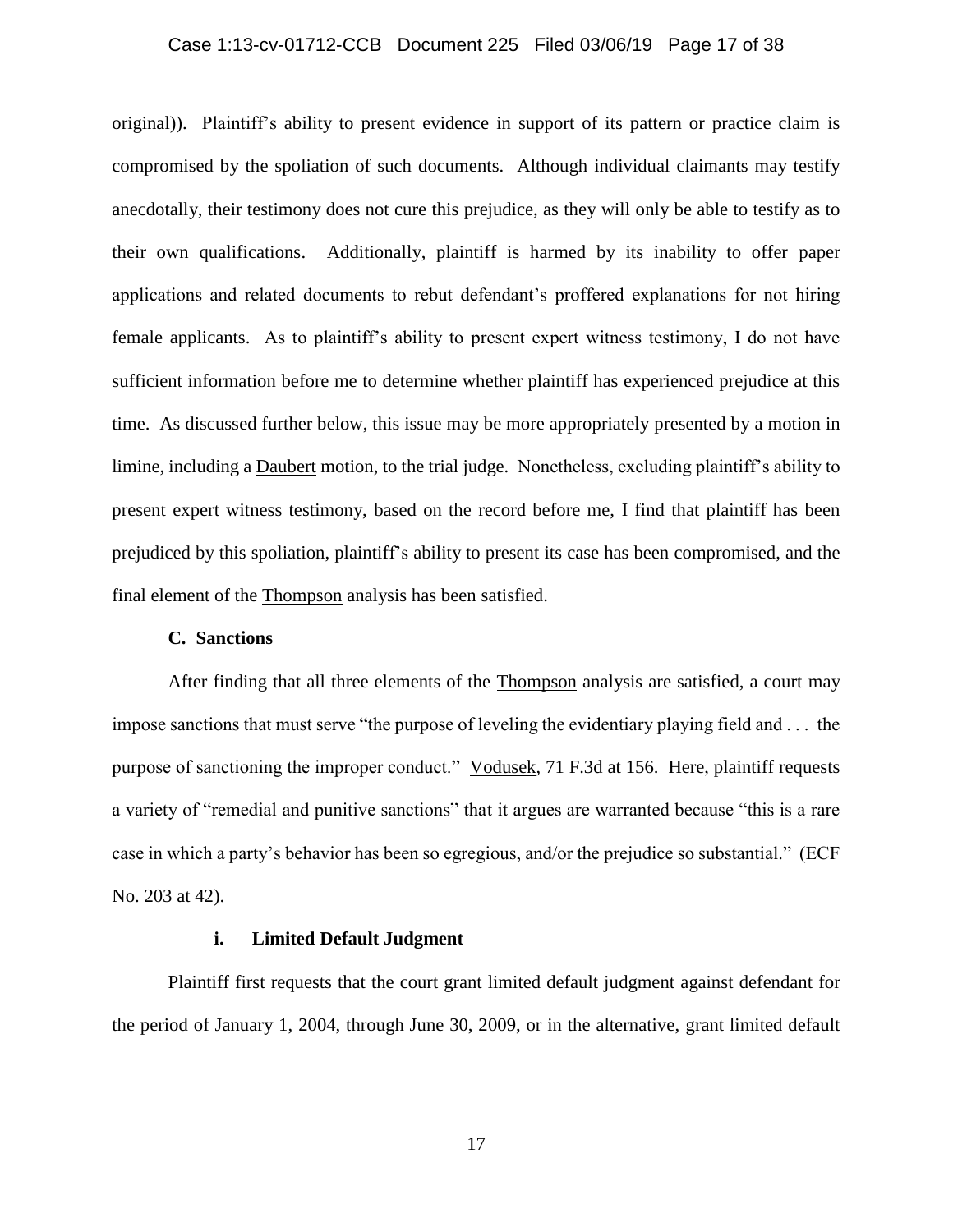judgment against defendant for six OpCos in which the spoliation has been most severe and for the applicants for whom no application materials remain. (ECF No. 203 at 42–43).

The Fourth Circuit has indicated, however, that courts should only impose sanctions that dispose of a case, such as a dismissal or default judgment,<sup>20</sup> in the most extreme circumstances:

[T]o justify the harsh sanction of dismissal, the district court must consider both the spoliator's conduct and the prejudice caused and be able to conclude either (1) that the spoliator's conduct was so egregious as to amount to a forfeiture of his claim, or (2) that the effect of the spoliator's conduct was so prejudicial that it substantially denied the defendant the ability to defend the claim.

Silvestri, 271 F.3d at 593. "Although Silvestri posits an either/or test ... this [c]ourt has not terminated a case where a spoliator acted in bad faith, absent a showing of substantial prejudice." Victor Stanley, 269 F.R.D. at 535 (citations omitted). In Silvestri, the plaintiff allowed the "sole piece of evidence" in a products liability action, a vehicle, to be repaired and sold without giving defendant notice and an opportunity to inspect it. Id. at 585. The court found that plaintiff's actions "denied [defendant] access to the only evidence from which it could develop its defenses adequately," and was therefore "so prejudicial that it substantially denied the defendant the ability to defend the claim." Id. at 593–94.

Here, unlike Silvestri, defendant's spoliation does not justify the severe sanction of a default judgment. While plaintiff has established that it is prejudiced by the spoliation, plaintiff has not established that it was denied the only means available to prove its case. As noted by defendant, plaintiff has submitted an expert report "which [plaintiff] asserts establishes that [defendant] has a pattern or practice of failing to hire women for operative positions."<sup>21</sup> (ECF No.

 $20$  Most of the Fourth Circuit cases involving sanctions for spoliation of evidence arise in the context of a defendant asking for dismissal of a plaintiff's claims because of destruction of evidence by the plaintiff. As the Fifth Circuit has noted, "[b]ecause ... rendering default judgment is equally as harsh a sanction as dismissing the case of a plaintiff with prejudice, we cite cases involving these sanctions interchangeably." Pressey v. Patterson, 898 F.2d 1018, 1021 n.2 (5th Cir. 1990). The court here cites cases involving requests for default judgment and for dismissal interchangeably. <sup>21</sup> Plaintiff also states that "[a]pplication spoliation may not have prevented [plaintiff] from rendering a number of expert statistical opinions." (ECF No. 221 at 28).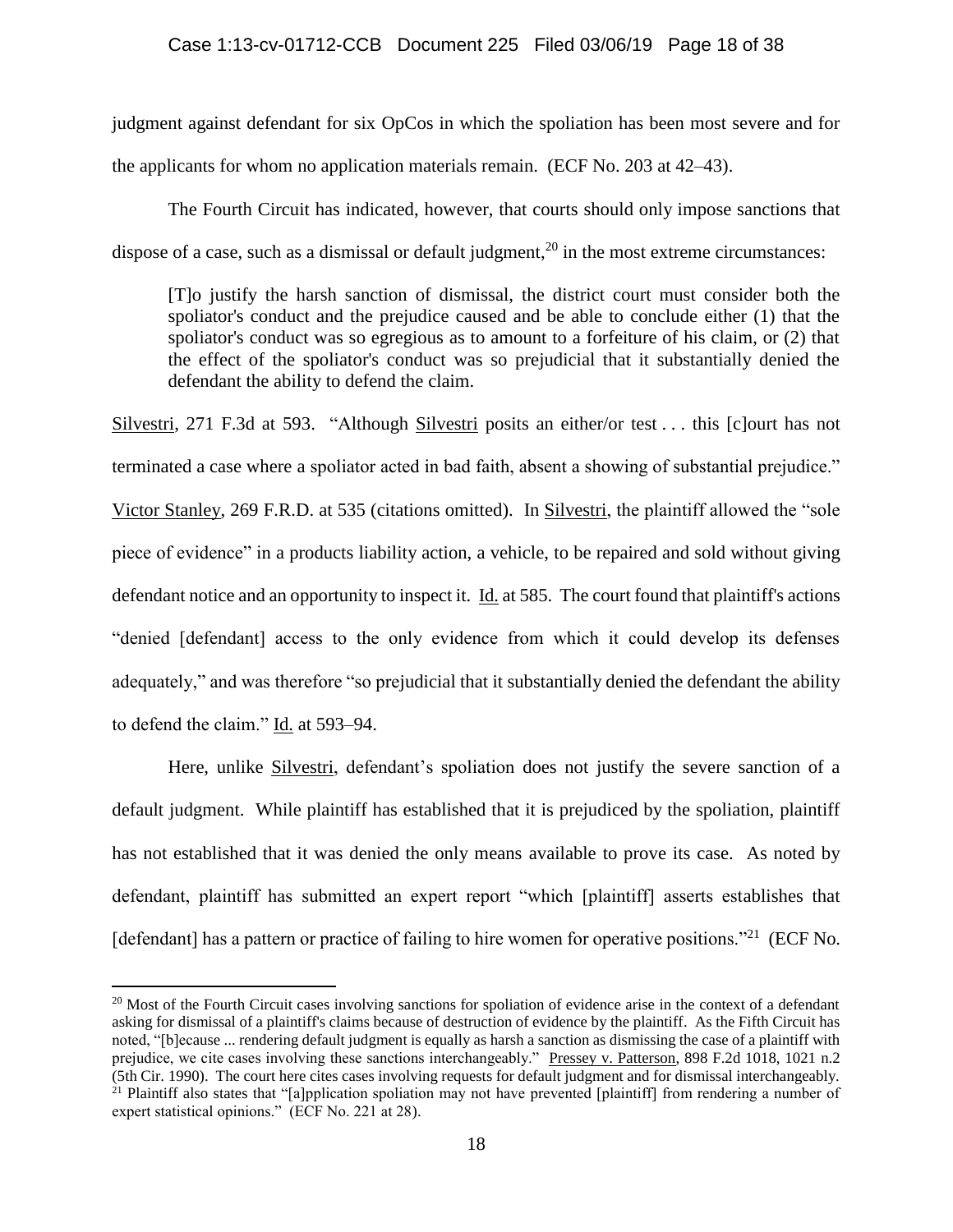218 at 72). Additionally, plaintiff has designated 40 Phase I claimants to provide anecdotal testimony to support plaintiff's pattern or practice claim. (ECF No. 218 at 74). Specifically, these claimants can testify "about their work experience and qualifications, and their experience when they applied for a position at PFG, i.e., whether they were interviewed, whether they were hired, and whether anyone at PFG said anything about women working at PFG." (ECF No. 218 at 76). Accordingly, I find that the severe sanction of a default judgment is not warranted.

### **ii. Adverse Inference Instructions**

Plaintiff also asks that the court instruct the jury with a mandatory adverse instruction stating that defendant "had legal obligations to preserve approximately a third of their paper applications from 2004 to 2009 at a time when litigation was foreseeable, willfully failed to retain them all at any facility, retained none for non-hires at the VFG and Middendorf facilities and retained none for 1,721 females; and that the jury shall presume these applications, as a whole or in individual cases, contained information detrimental to [d]efendant." (ECF No. 203 at 43). Alternatively, plaintiff asks for a permissive inference instruction, specifically requesting that the court "instruct the [j]ury as to the fact and extent of spoliation it finds, as well as the fact that [d]efendant destroyed the evidence at a time when it knew it had a legal duty to preserve it, affording the [j]ury a permissive inference as to what the evidence may have shown." (ECF No. 203 at 44). Defendant argues that these requests are improper, as "there is no showing that [defendant] acted willfully or in bad faith," and "the fact that there are missing paper applications has no bearing on and is not relevant to the issue to be tried in Phase I, i.e., whether [defendant] had a pattern or practice of failing to hire women, and thus there is no prejudice to [plaintiff]." (ECF No. 218 at 81).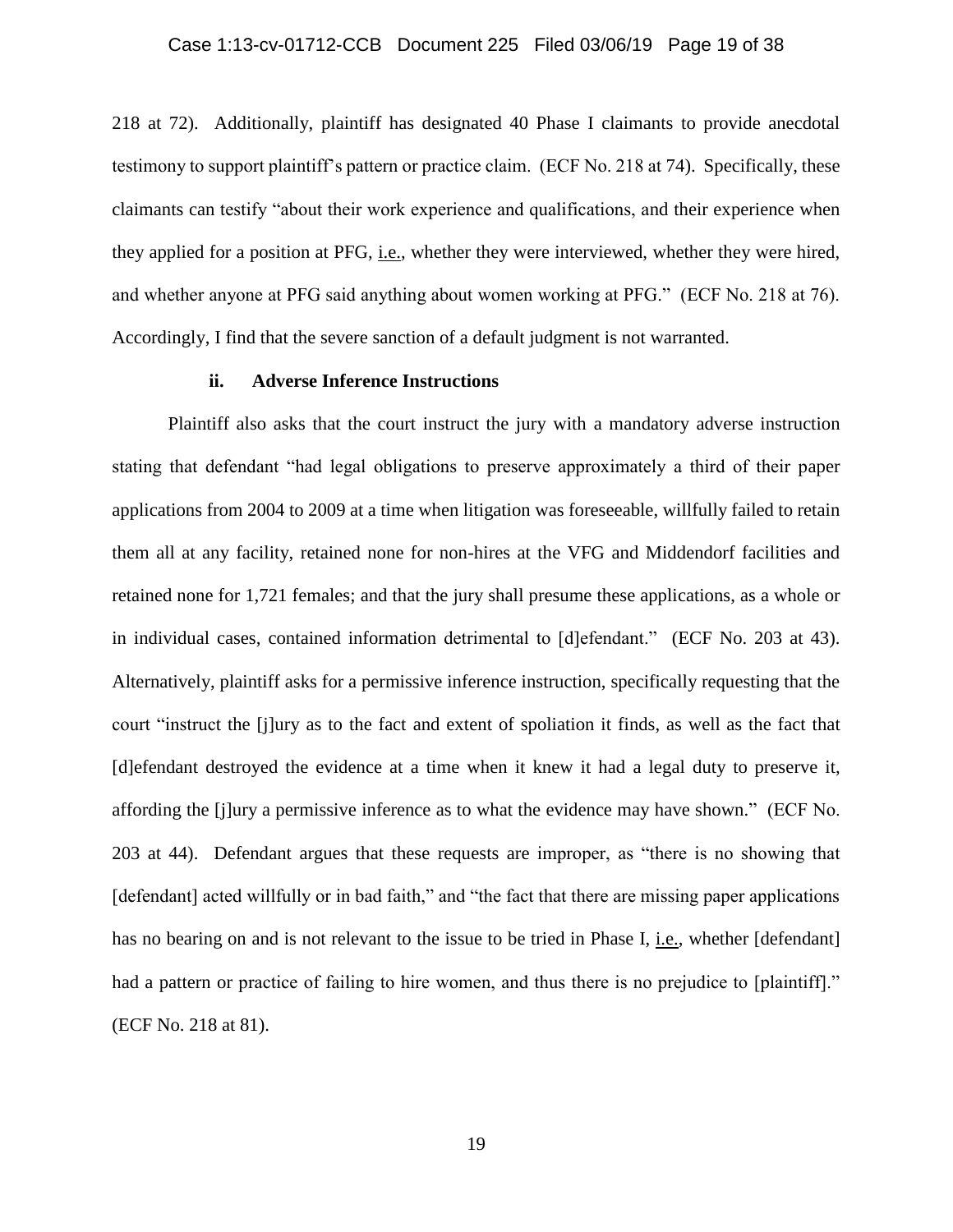A court may use its discretion to "order an adverse inference instruction, which informs a jury that it may 'draw adverse inferences from . . . the loss of evidence, or the destruction of evidence,' by assuming that failure to preserve was because the spoliator was aware that the evidence would have been detrimental." Victor Stanley, 269 F.R.D. at 535 (quoting Vodusek, 71 F.3d at 156). "The court may instruct the jury that 'certain facts are deemed admitted and must be accepted as true'; impose a mandatory, yet rebuttable, presumption; or 'permit[] (but . . . not require) a jury to presume that the lost evidence is both relevant and favorable to the innocent party.'" Id. (quoting Pension Comm. of Univ. of Montreal Pension Plan, 685 F. Supp. 2d at 470– 71). To impose any adverse jury instruction, "the court 'must only find that the spoliator acted willfully in the destruction of evidence.'" Victor Stanley, 269 F.R.D. at 536 (quoting Goodman, 632 F. Supp. 2d at 519). "[N]egligence or even gross negligence is not sufficient in this Circuit." Id. An adverse inference instruction "cannot be drawn merely from [defendant's] negligent loss or destruction of evidence; the inference requires a showing that the party knew the evidence was relevant to some issue at trial and [defendant's] willful conduct resulted in its loss or destruction." Vodusek, 71 F.3d at 156.

Here, plaintiff has not established that defendant acted willfully or in bad faith in failing to preserve the relevant applications. Although plaintiff has established that defendant was negligent, negligent conduct is insufficient to warrant the sanction of an adverse inference instruction. See Victor Stanley, 269 F.R.D. at 526 ("[A]n adverse inference instruction makes little logical sense if given as a sanction for negligent breach of the duty to preserve, because the inference that a party failed to preserve evidence because it believed that the evidence was harmful to its case does not flow from mere negligence[.]") Accordingly, plaintiff's requests for mandatory and permissive adverse jury instructions are denied.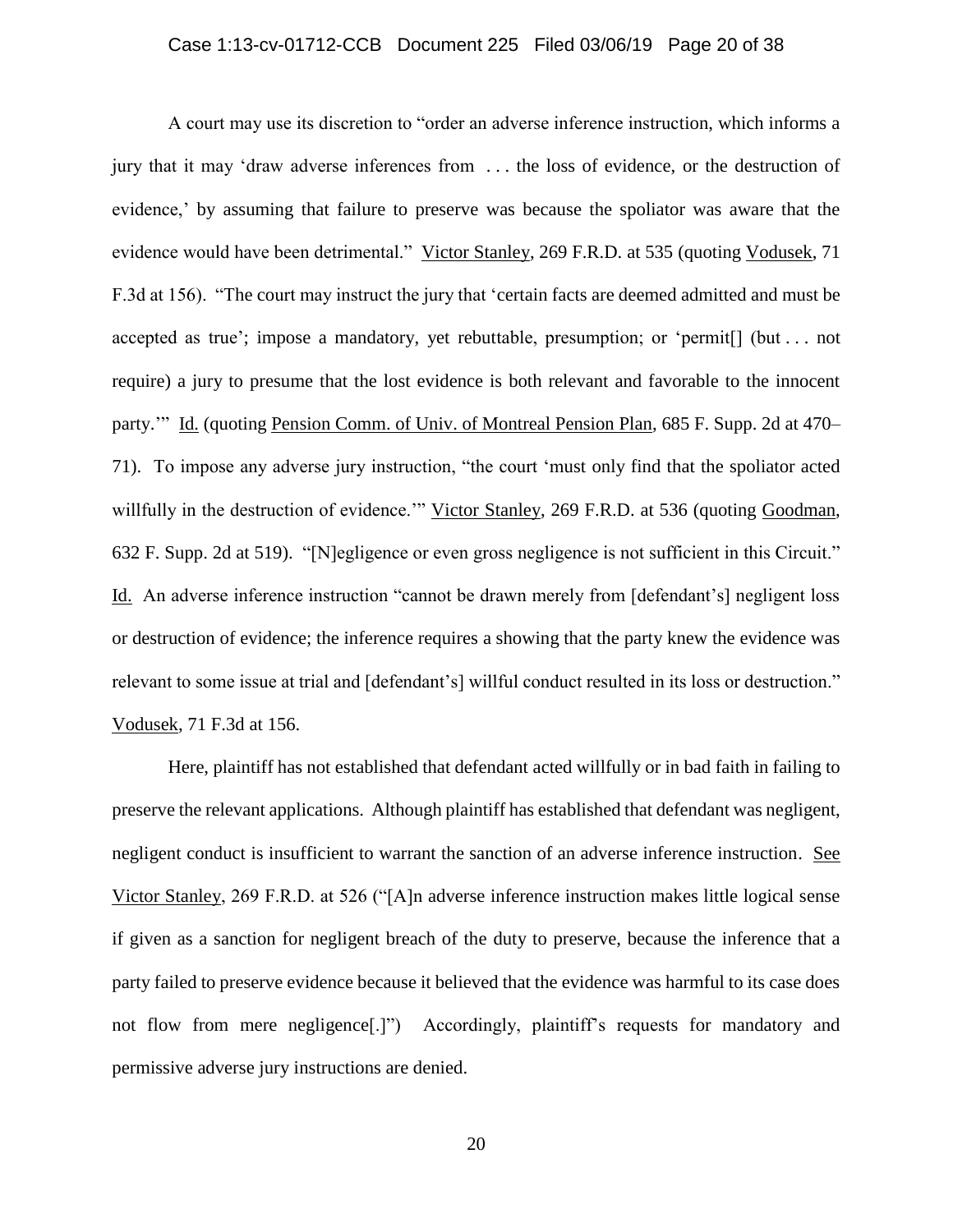### **iii. Preclusion of Evidence and Summary Judgment**

Plaintiff also asks that defendant be precluded from (1) using as evidence in Daubert motions, summary judgment proceedings, or trial the application material of male hires and comparators of certain Phase I claimants; (2) stating or implying opinions faulting plaintiff's expert "for using in her calculations fewer items of specific application information (e.g., licensure data points, resume material) than PFG can demonstrate it has actually produced to [plaintiff]"; and (3) "from presenting argument extrapolating samples to any populations of documents larger than what PFG can prove it actually produced." (ECF No. 203 at 43). Defendant argues that this request is inappropriate as to the Phase I claimants, as the individual claims will not be addressed until Phase II, and plaintiff has not established any basis or authority for such a sanction. (ECF No. 218 at 78). Defendant further argues that plaintiff's request as to opinions faulting plaintiff's expert "is unwarranted because neither [defendant] nor [defendant's expert] have ever [faulted plaintiff's expert] for using data that was not produced to [plaintiff]." (ECF No. 218 at 62).

As noted by defendant, plaintiff has failed to provide any legal support for this type of sanction and its applicability to this case. Furthermore, I find that this request is premature. The three issues raised by plaintiff in its request are all evidentiary issues that are more appropriately presented in motions in limine to preclude evidence or in the form of Daubert motions asking the trial court to exclude certain expert opinions. Accordingly, because this request is more appropriately addressed to the trial judge at a later time, this request is denied without prejudice.

Plaintiff also requests that defendant be precluded from moving for summary judgment as to plaintiff's pattern or practice claim, twelve specific Phase I claimants whose claims have been prejudiced by defendant's spoliation, and 1,721 potential Phase II claimants that plaintiff will not be able to identify due to the spoliation of their applications. (ECF No. 203 at 44). Plaintiff relies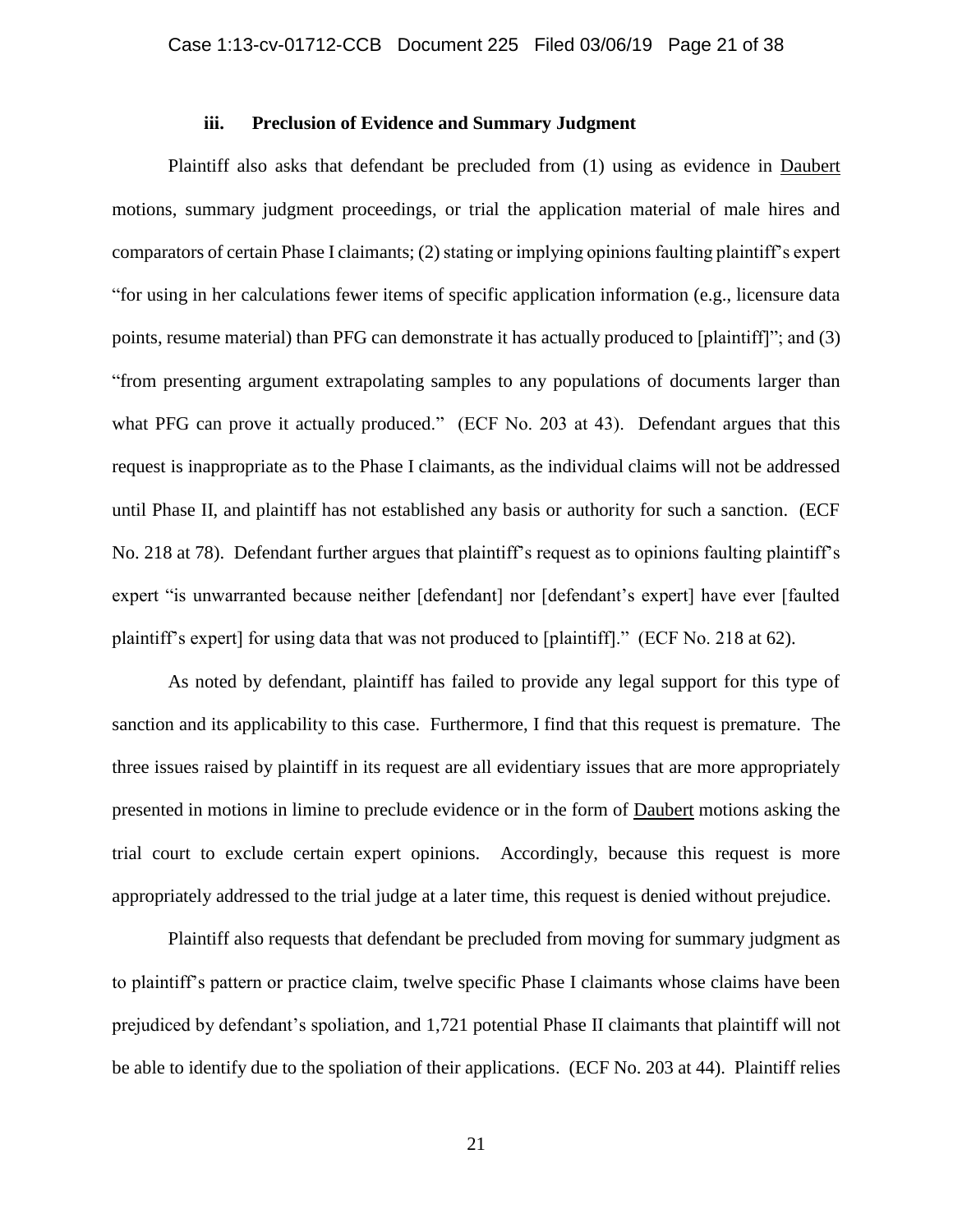### Case 1:13-cv-01712-CCB Document 225 Filed 03/06/19 Page 22 of 38

solely on Equal Employment Opportunity Commission v. JP Morgan Chase Bank, North America, 295 F.R.D. 166, 174 (S.D. Ohio 2013), recons. denied, 2013 WL 1787577 (S.D. Ohio Mar. 20, 2013), a case in which the court exercised its discretion to deny defendant's summary judgment motion, to support its position. In that case, the court held that denial of defendant's motion for summary judgment was necessary to "counter<sup>[]</sup> any summary judgment advantage that [d]efendant may have obtained by its conduct that could contribute to [p]laintiff never reaching a jury." Id. at 174. Defendant argues that this sanction is not warranted. Specifically, defendant argues, "[u]nlike the cases cited by [plaintiff] in support of its request . . . the missing data in this case does not hamper [plaintiff's] ability to prove its claim or prevent fair consideration of the full merits of this litigation in Phase I." (ECF No. 218 at 77). Defendant also reiterates its argument that this request is inappropriate as to the Phase I claimants, as the individual claims will not be addressed until Phase II, and plaintiff has not established any basis or authority for such a sanction. (ECF No. 218 at 78).

Plaintiff has failed to provide any legal support for its request that defendant not be permitted to file a summary judgment motion. Indeed, even in JPMorgan Chase Bank, the defendant was not precluded from filing a summary judgment motion as requested by plaintiff here. Here, the trial judge can decide what impact the evidence, or lack of evidence, has at the summary judgment stage. Further, as noted by defendant, the court's inherent power to impose sanctions "must be exercised with the greatest restraint and caution, and then only to the extent necessary." United States v. Shaffer Equip. Co., 11 F.3d 450, 462 (4th Cir. 1993). I find that the requested sanction is inappropriate, given defendant's lack of bad faith and plaintiff's expert report which claims that it does have sufficient evidence to provide an opinion in support of plaintiff's claim. Plaintiff's request is denied.

22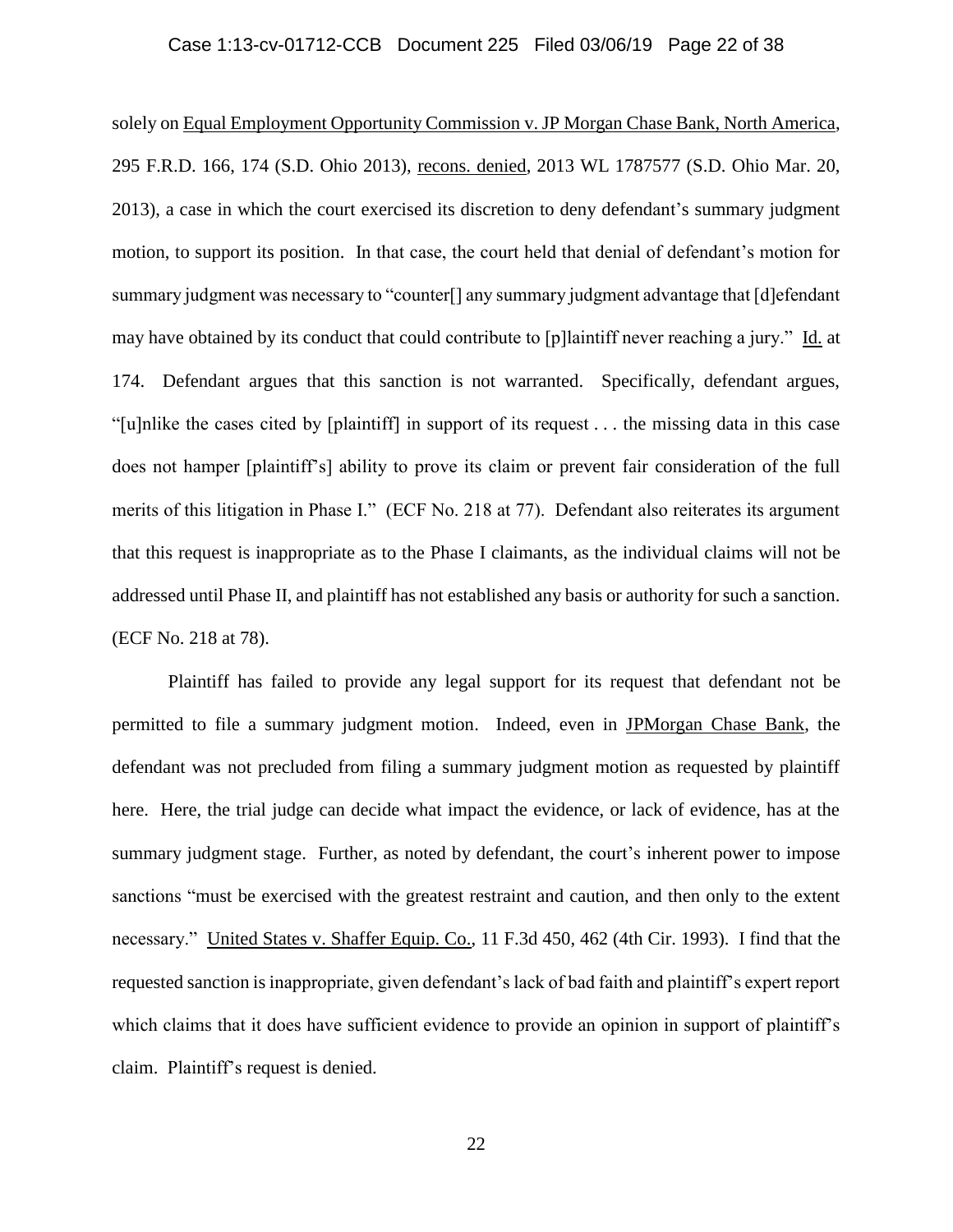### **iv. Extension of Discovery**

Finally, plaintiff asks that if any of the spoliated evidence is later discovered, that plaintiff be allowed 60 days to redesignate Phase I claimants, take depositions of any newly revealed decisionmakers, and, "if any application information is found in such quantity as to indicate supplementation of [plaintiff's] expert report," that plaintiff be allowed until the time of pretrial disclosures to key in the information, prepare the data sets, and supplement its expert statistical opinion pursuant to Fed. R. Civ. P.  $37(c)(1)$ . (ECF No. 203 at 44). This request is denied, without prejudice, as it is premature at this time. If any of the spoliated evidence is later discovered, plaintiff may raise this issue to be addressed by the court at that time.

## **III. Spoliation of Electronically Stored Information ("ESI")**

### **A. Legal Standard**

As discussed above, federal courts have two sources of authority for the imposition of sanctions due to spoliation, Federal Rule of Civil Procedure 37 and the court's inherent authority to control the judicial process. Goodman v. Praxair Servs., Inc., 632 F. Supp. 2d 494, 505–06 (D. Md. 2009). Plaintiff relies on the latter source of authority in its ESI Spoliation Motion, while defendant argues that Rule 37(e) is the proper source of authority for spoliation of ESI. (ECF No. 218 at 33). Federal Rule of Civil Procedure 37(e), as amended in 2015, states:

(e) If electronically stored information that should have been preserved in the anticipation or conduct of litigation is lost because a party failed to take reasonable steps to preserve it, and it cannot be restored or replaced through additional discovery, the court:

- (1) upon finding prejudice to another party from loss of the information, may order measures no greater than necessary to cure the prejudice; or
- (2) only upon finding that the party acted with the intent to deprive another party of the information's use in the litigation may:

(A) presume that the lost information was unfavorable to the party;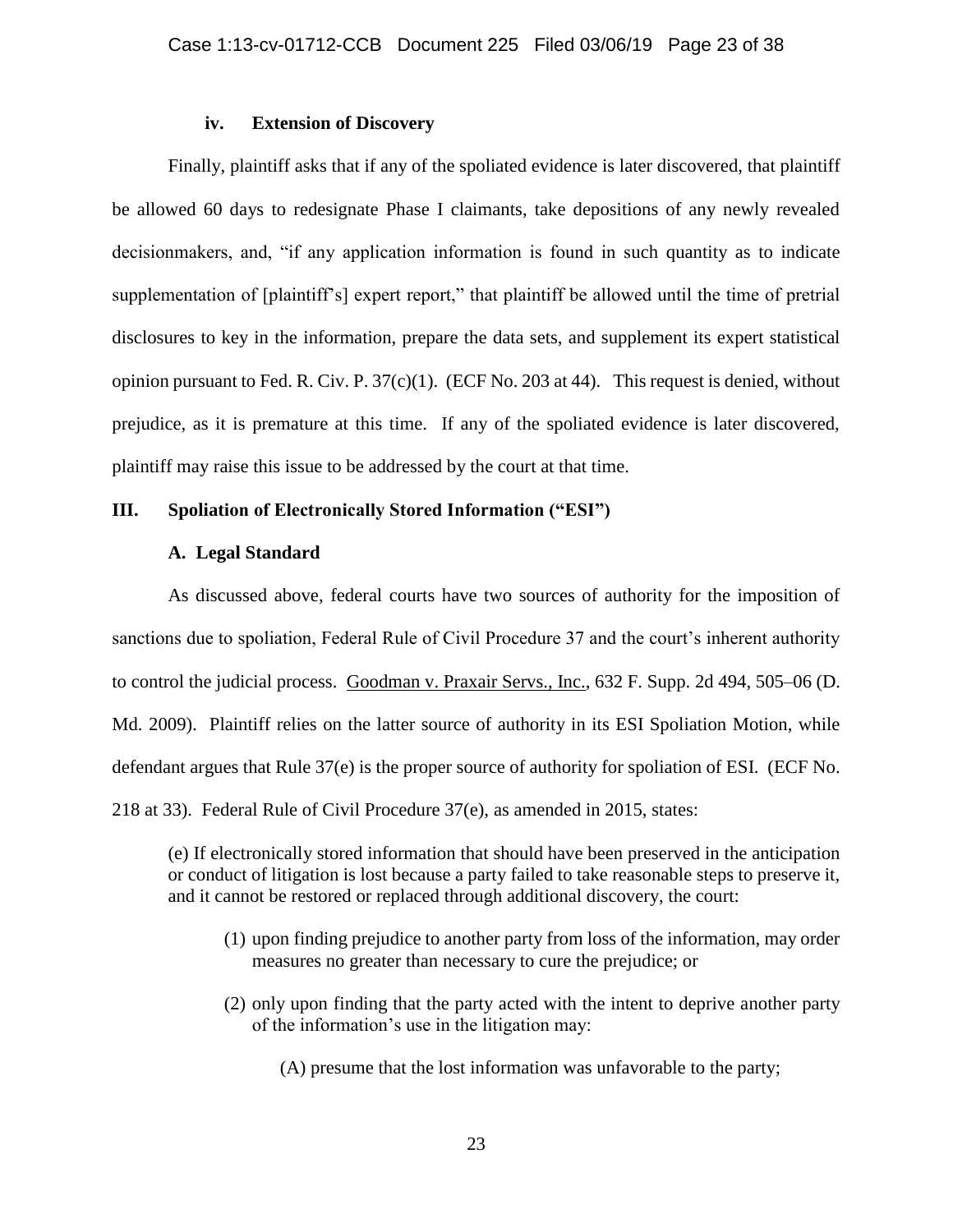- (B) instruct the jury that it may or must presume the information was unfavorable to the party; or
- (C) dismiss the action or enter a default judgment.

Fed. R. Civ. Pro. 37(e). As noted by defendant, the Committee Notes on the 2015 Amendment to this Rule state that the amended rule "forecloses reliance on inherent authority or state law to determine when certain measures should be used." (ECF No. 218 at 33). Defendant, therefore, argues that the court may not rely on its inherent authority to impose sanctions, as argued by plaintiff, and must rely on Rule 37(e). Id.

In response, plaintiff argues that, pursuant to the Supreme Court's Order amending Rule 37, the amended rule took effect on December 1, 2015, and "govern[s] all proceedings in civil cases thereafter commenced and, insofar as just and practicable, all proceedings then pending." (ECF No. 205 at 31–32 (quoting Supreme Court Order, April 29, 2015, https://www.supremecourt.gov/orders/courtorders/frcv15(update) \_1823.pdf). Plaintiff argues that this amendment should not govern this case, as plaintiff filed suit in June of 2013, served the discovery requests at issue in April 2014, and defendant's duty to preserve evidence attached, and the alleged destruction of such evidence occurred, before 2015. (ECF No. 205 at 32). Defendant argues that it is "just and practicable" to apply the amended Rule here, as the motion was filed two and a half years after the amended Rule went into effect. (ECF No. 218 at 35).

At the outset, however, I find it unnecessary to determine which standard applies in this case. Under either standard, as a threshold issue, the court must find that there was a destruction of evidence that the party had a duty to preserve. See Fed. R. Civ. Pro. 37(e) (allowing the court to impose sanctions when ESI "that should have been preserved in the anticipation or conduct of litigation is lost because a party failed to take reasonable steps to preserve it"); Thompson v. U.S. Dep't of Hous. & Urban Dev., 219 F.R.D. 93, 101 (D. Md. 2003) (requiring that the court find that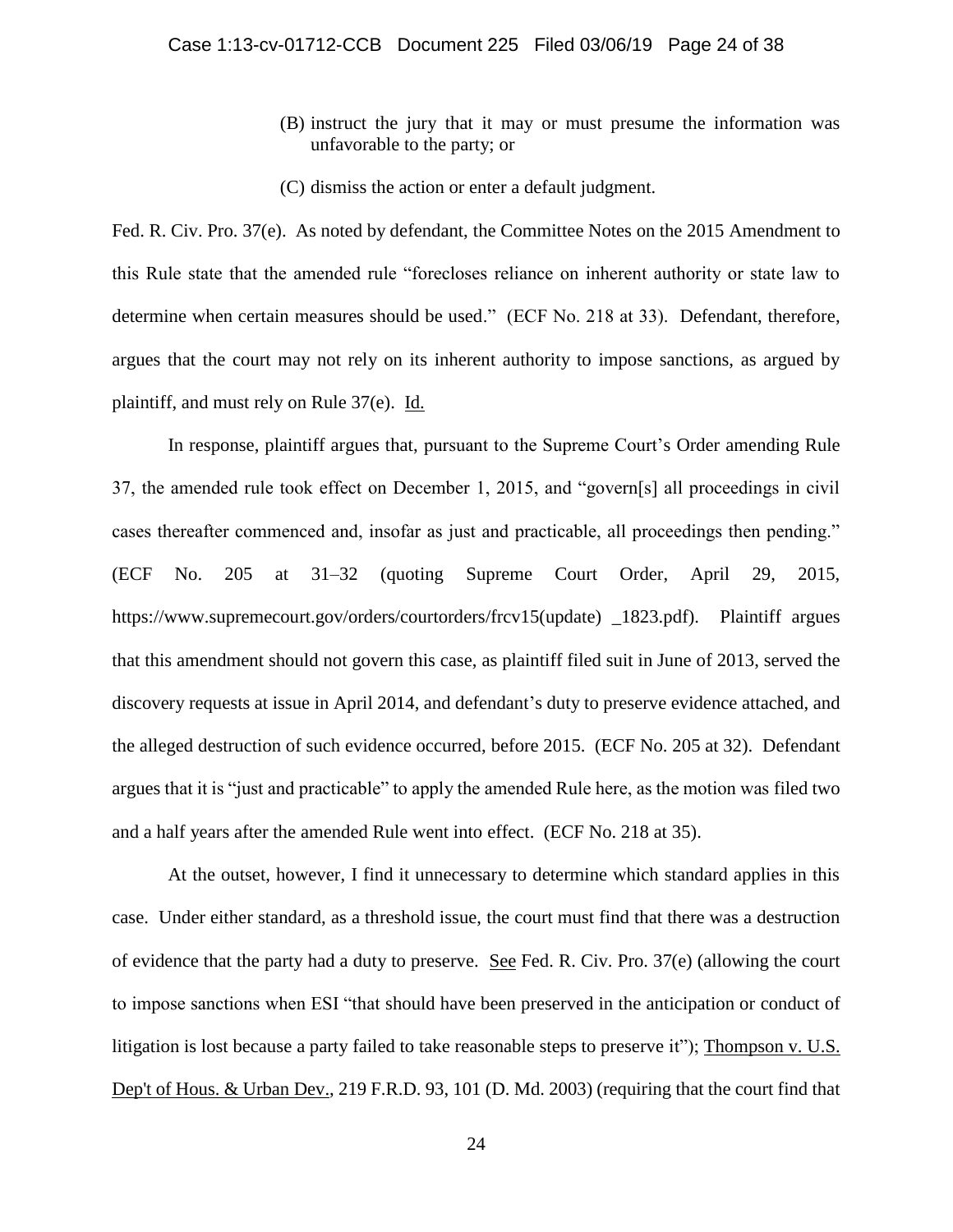"the party having control over the evidence had an obligation to preserve it when it was destroyed or altered" before imposing sanctions). For the reasons discussed below, I find that plaintiff has only established that defendant failed to preserve evidence relating to internal complaint documents and that the sanction sought by plaintiff for the spoliation of these documents is inappropriate at this juncture.

### **B. Duty to Preserve**

Plaintiff alleges that defendant failed to create an appropriate litigation hold on its employees' emails and electronic documents and that, accordingly, defendant has failed to produce relevant ESI that it had a duty to preserve. (ECF No. 205 at 14–15). Plaintiff specifically alleges that defendant has failed to preserve emails belonging to nineteen custodians<sup>22</sup> (ECF No. 205 at 19–20) and documents related to internal complaints of gender hostility or discrimination (ECF No. 205 at 24). As discussed previously, defendant was on notice after June 11, 2007, to preserve any ESI related to the charges filed by Julie Lawrence, Jason Geib, and Kyle Gardner at the CCF OpCo. Defendant was further placed on notice to preserve any ESI related to plaintiff's pattern or practice claim after August 7, 2008.

### **i. Custodian Emails**

 $\overline{a}$ 

In its ESI Motion, plaintiff named nineteen custodians "of greatest interest" who were "named in [plaintiff's] Complaint, named in complaints filed privately, or who themselves alleged gender discrimination" and alleged that defendant failed to preserve all relevant emails from these custodians. (ECF No. 205 at 18). Three of these individuals, Julie Lawrence, Jason Geib, and Kyle Gardner, are former CCF employees who filed the initial charges in the summer of 2007. (ECF No. 205 at 19). Another three individuals, Dave Russ, Jeff Wismans, and Dan Peckskamp,

<sup>&</sup>lt;sup>22</sup> These custodians are employees of defendant who alleged gender discrimination or allegedly engaged in discriminatory behavior. (ECF No. 205 at 18).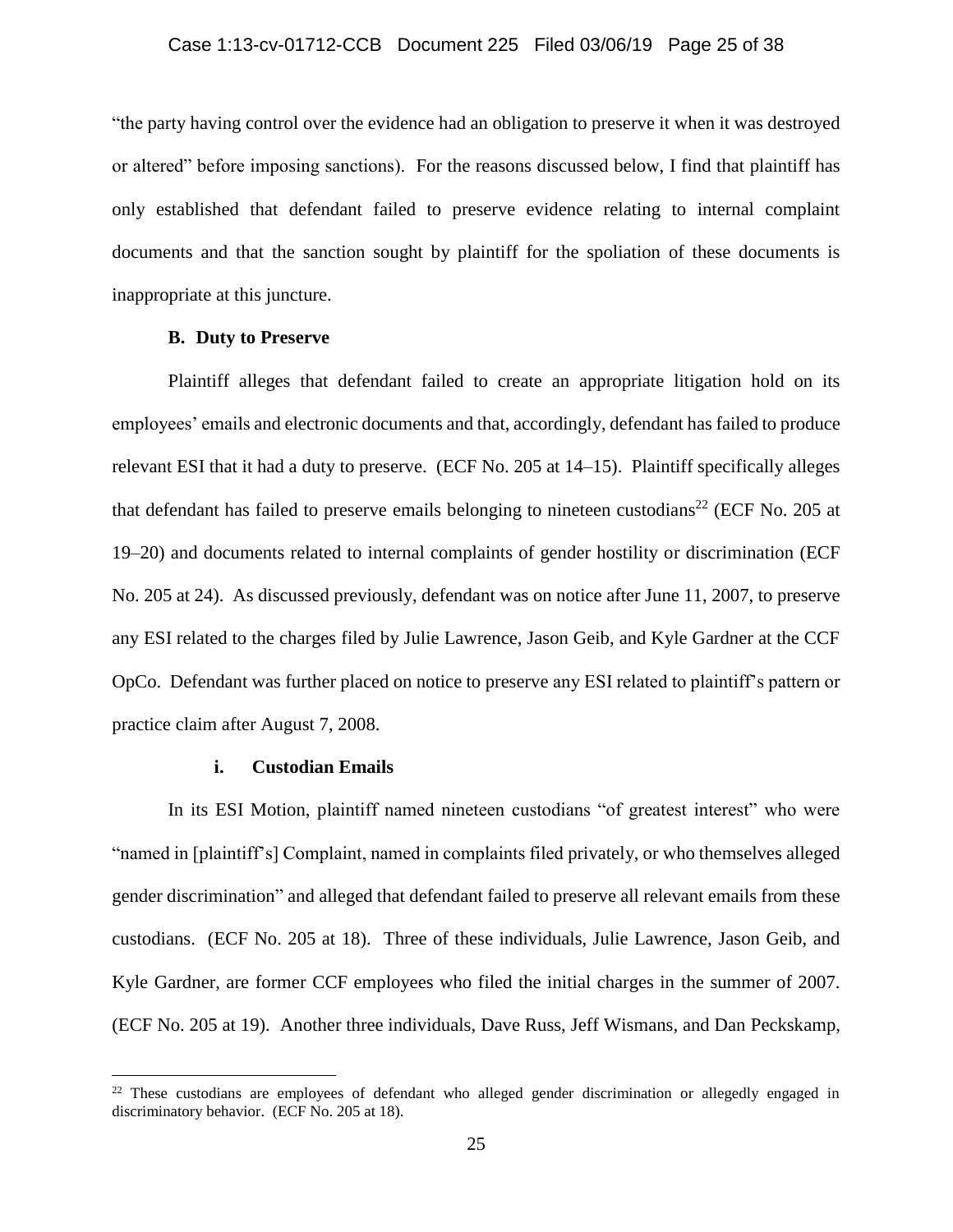## Case 1:13-cv-01712-CCB Document 225 Filed 03/06/19 Page 26 of 38

were Vice Presidents of Operations that Kyle Gardner alleged opposed hiring female workers. (ECF Nos. 205-5, 205-6). Two individuals alleged gender discrimination by defendant.<sup>23</sup> (ECF No. 205 at 19). Nine of these individuals<sup>24</sup> held management positions and allegedly engaged in discriminatory behavior during their employment. (ECF No. 205 at 19–20). Finally, one individual, Jeff Williamson, replaced Dan Peckskamp as Vice President of Operations. (ECF No. 205 at 20).

Pursuant to the Protocol for the Search of Defendant Performance Food Group, Inc.'s Electronic Mail Collections (ECF No. 113) ("ESI Protocol"), defendant searched its email data for those custodians listed in the ESI Protocol<sup>25</sup> and produced all relevant, responsive, and nonprivileged documents to plaintiff. (ECF No. 218 at 23). While defendant's email data included 3,383 email backup tapes, the ESI Protocol did not require defendant to restore and search all of its email backup tapes, but rather only required defendant to restore and search "one full weekly backup of each email server for each quarter of each year for the time period of January 2004 through January 2010," (ECF No. 113 at 2), which constituted approximately 25 percent of all tapes. (ECF No. 218 at 36). Plaintiff argues that defendant has failed to preserve all relevant emails from these custodians, primarily relying on defendant's "meager overall email production." (ECF No. 205 at 21). Additionally, plaintiff argues that defendant failed to preserve the passwords

<sup>&</sup>lt;sup>23</sup> One individual, Deidre Robinson, was a Vice President of Training and Development who "told EEOC investigators" in 2008 that [d]efendant fostered a discriminatory and hostile working environment for women." (ECF No. 205 at 19 (citing ECF No. 205-43)). Another, Chief Human Resources Officer Charlotte Perkins, sued defendant in a separate lawsuit. Id.

<sup>&</sup>lt;sup>24</sup> These individuals include Graylon MacFall (Regional President), Bogdan Lucyzk (Springfield warehouse manager), Paul Green (Springfield Vice President of Operations), Dwight Gorsuch (CCF President), Rudy Ayala (Little Rock warehouse manager and director), James McColloch (VFG Vice President of Operations), Donnie Miniard (Somerset supervisor of transportation), Byron Flores (AFI warehouse supervisor), and Phillip Franzoni (Temple and Springfield warehouse manager). (ECF No. 205 at 19–20). Also included is Christopher Stacey, who allegedly worked as a warehouse manager at the Lester and Springfield OpCos "during a period in which Green gave orders not to hire females there." (ECF No. 205 at 19).

<sup>&</sup>lt;sup>25</sup> As noted by defendants, four of the "custodians of greatest interest" (Lawrence, Ayala, Flores, and Miniard) were not included on the ESI Protocol. (ECF No. 218 at 40).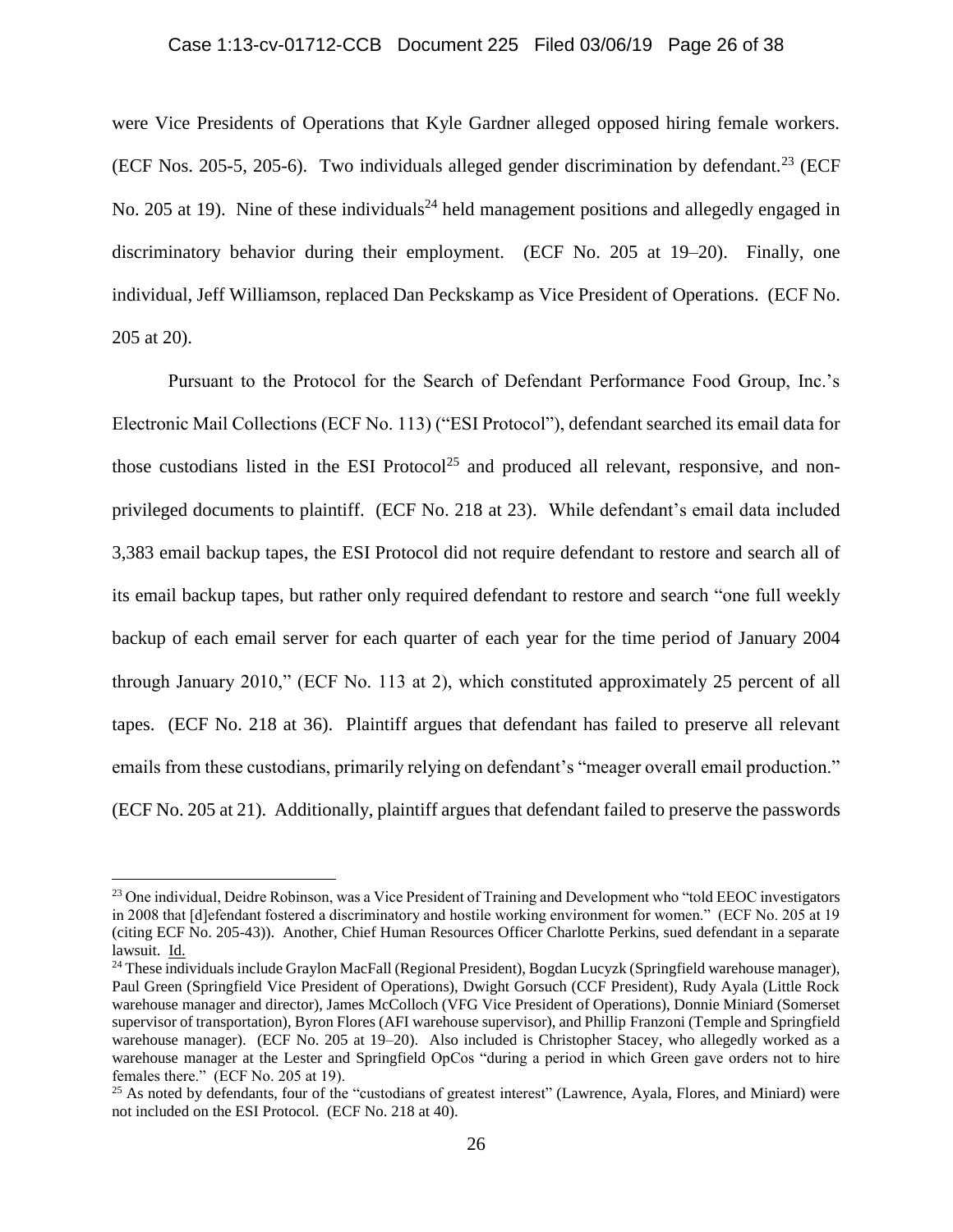to 3,326 password-protected documents found within the emails that were produced. (ECF No. 205 at 23).

### **(1) Julie Lawrence, Jason Geib, and Kyle Gardner**

As to the three individuals who initially filed charges in this case, Julie Lawrence, Jason Geib, and Kyle Gardner, defendant has produced zero emails from Lawrence's email data, fiftyfour emails from Geib's email data, <sup>26</sup> and nineteen from Gardner's email data. Defendant had a duty to preserve all relevant emails from these custodians beginning on June 11, 2007, the date that the first charge was filed. Defendant notes that Julie Lawrence, a warehouse worker, did not even have an email account with defendant. (ECF No. 218 at 40). For Geib and Gardner, plaintiff fails to offer any evidence, however, that defendant did not preserve all relevant emails from these individuals, beyond a general argument that, because defendant's overall production was "meager," more emails must have existed.<sup>27</sup> (ECF No. 205 at 21).

As argued by defendant, plaintiff's "contention that an email production is 'meager' does not mean relevant evidence was destroyed." (ECF No. 218 at 38 (citing Harris v. Koenig, 271 F.R.D. 356, 370 (D.D.C. 2010) ("If plaintiffs are speculating that documents responsive to these requests do exist, there must be a reasonable deduction that that is true, and not a mere hunch."); Freedman v. Weatherford Int'l, 2014 WL 4547039, \*3 (S.D.N.Y. Sept. 12, 2014) (denying further discovery despite evidence of three emails missing from defendant's production, explaining that the Federal Rules "do not require perfection" in discovery, and noting none of the other allegedly missing relevant documents would have been identified via the keyword search). This is especially

<sup>&</sup>lt;sup>26</sup> Plaintiff notes that "[a]ll 54 consisted of separate sections of a corporate policy manual and its transmittal." (ECF No. 205 at 20).

 $27$  While plaintiff does note that defendant failed to produce the emails that it attached to its position statements as to the Jason Geib and Kyle Gardner charges in 2007, upon review of the emails, the emails are not relevant to the instant case, as they only pertain to Geib's overall performance and Family and Medical Leave Act ("FMLA") requests and Gardner's overall performance and racial discrimination claims. (ECF Nos. 205-7, 205-8).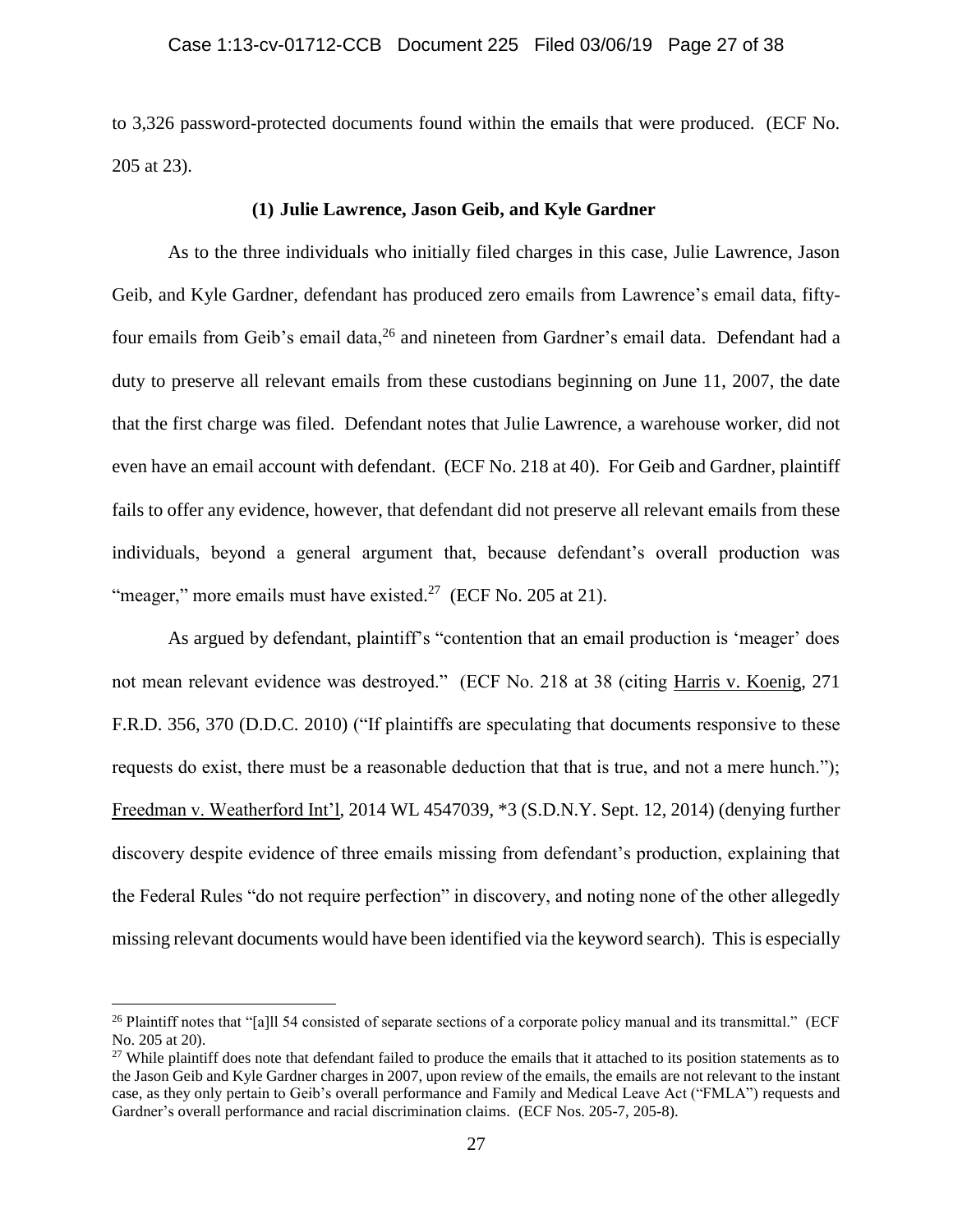### Case 1:13-cv-01712-CCB Document 225 Filed 03/06/19 Page 28 of 38

true in light of the fact that defendant only restored a sample of its backup tapes, as it is possible that, if relevant emails were missing, the emails were not destroyed, but rather located on backup tapes that were not sampled. (ECF No. 218 at 39 (citing ECF No. 113 at 1–2)). Accordingly, I find that plaintiff has failed to meet its burden of establishing that defendant failed to preserve relevant emails from Julie Lawrence, Jason Geib, or Kyle Gardner that it had a duty to preserve. Plaintiff's motion is denied as to these custodians.

### **(2) Dave Russ, Jeff Wismans, and Dan Peckskamp**

As to the three individuals named in the initial charges, Dave Russ, Jeff Wismans, and Dan Peckskamp, defendant produced zero emails from Russ' email data, thirteen emails from Wismans' email data, and four<sup>28</sup> emails from Peckskamp's email data. (ECF No. 205 at 20). In his initial charge, dated July 15, 2007, Kyle Gardner alleged that corporate management, including Russ, Wismans, and Peckskamp, opposed hiring female workers. (ECF No. 205-5). At that point, defendant was placed on notice of its duty to preserve any relevant documents pertaining to these allegations or its investigation thereof, including any emails from these individuals. Plaintiff fails to offer sufficient evidence, however, that defendant did not preserve all relevant emails from these individuals.

As to Dave Russ, he separated from defendant on May 5, 2007. (ECF No. 218 at 54 n.110). Defendant represented that "[a]ctive email accounts of employees are purged after they separate from the company pursuant to regular business practices." (ECF No. 218 at 41). Defendant has also stated that Russ' emails were "purged before any duty to preserve arose." Id. Plaintiff has not offered any proof to rebut defendant's assertion that Russ' emails were deleted before it was placed on notice of its duty to preserve relevant emails on July 15, 2007. Plaintiff has not met its

<sup>&</sup>lt;sup>28</sup> Plaintiff notes that these emails consist of "[t]hree EEOC Notice of Charges and the email transmittal." (ECF No. 205 at 20).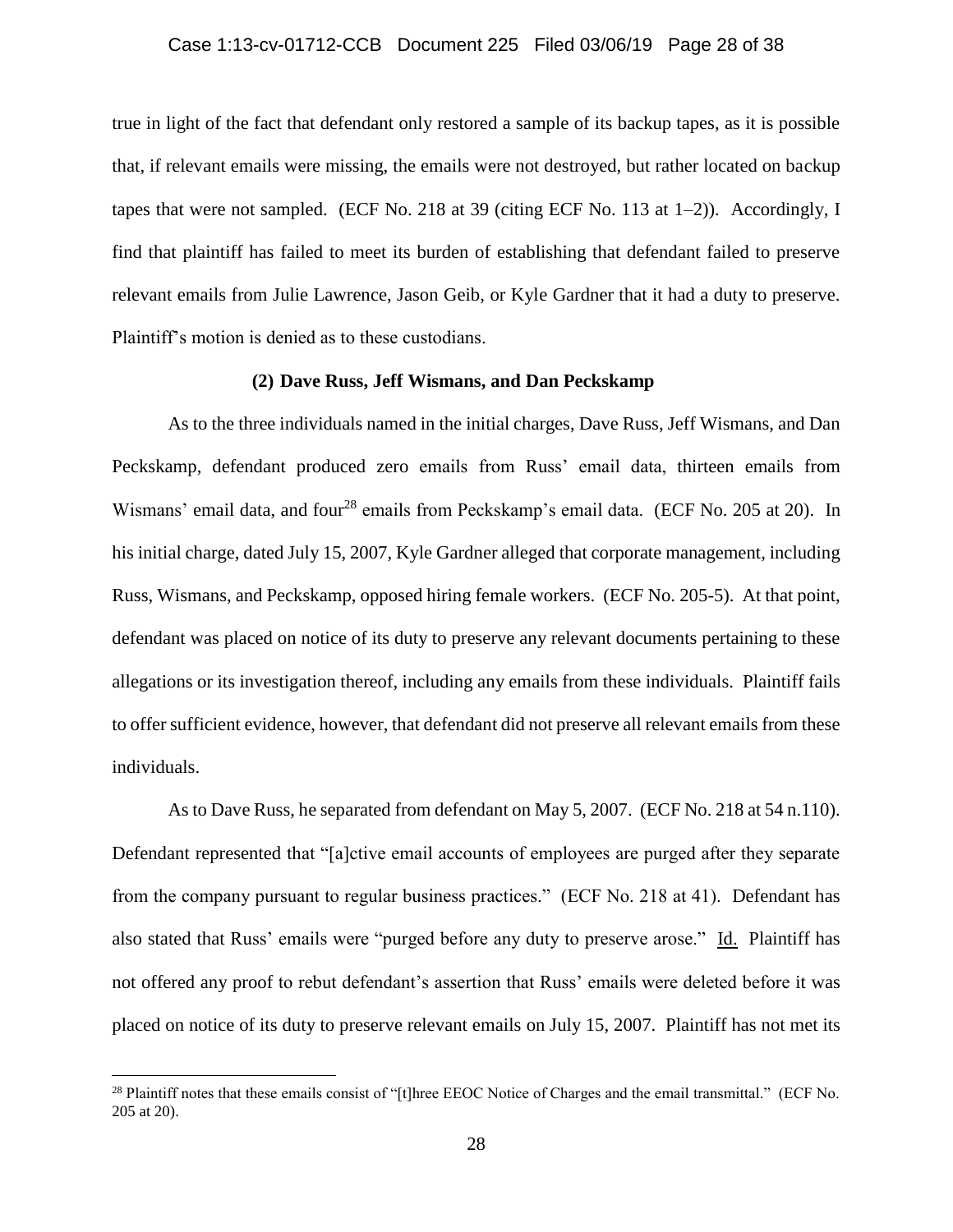burden of establishing that defendant destroyed relevant emails from Russ that it had a duty to preserve.<sup>29</sup>

As to Jeff Wismans, the only argument advanced by plaintiff is its general argument that defendant's overall email production was "meager." (ECF No. 205 at 21). Absent further evidence that defendant has failed to preserve Wismans'emails that are relevant to plaintiff's claims, this general argument is insufficient to establish that defendant destroyed relevant evidence that it had a duty to preserve, especially in light of the fact that not all backup tapes were sampled, and relevant emails may still exist on unsampled tapes. (ECF No. 218 at 39). In sum, plaintiff's arguments amount to mere speculation, and plaintiff has failed to meet its burden of establishing that defendant failed to preserve emails from Jeff Wismans that it had a duty to preserve.

As to Dan Peckskamp, plaintiff alleges that defendant failed to preserve his emails and relies on the small number of emails produced from Peckskamp's account and defendant's inability to locate Peckskamp's work laptop to support this argument. (ECF No. 205 at 13, 25). As noted by defendant, however, it restored the sampled backup tapes which contained Peckskamp's emails, searched those emails, and produced all non-privileged responsive emails. (ECF No. 218 at 43). Peckskamp testified that he did not remember deleting emails, and plaintiff offers no evidence that there would be additional emails on Peckskamp's laptop that would not also be located on its server, which defendant already searched.<sup>30</sup> (ECF No. 218 at 44). Finally, while plaintiff argues that Peckskamp produced one hundred pages of personally-saved printouts of electronic documents that defendant never produced (ECF No. 221 at 41), these appear to have been from

 $29$  Plaintiff does allege that evidence that relevant emails existed are shown by emails printed by defendant and placed in Russ' personnel file, but offers no evidence that these emails were printed after defendant's duty to preserve evidence arose. (ECF No. 205 at 41 n.17 (citing ECF No. 206-25)).

<sup>&</sup>lt;sup>30</sup> As noted by defendant, plaintiff "did not ask Peckskamp about whether unique relevant emails were stored on his [work laptop]. Nor has [plaintiff] presented other evidence demonstrating that relevant emails would have been stored on his [work laptop] and not have been available from the copies of his emails found on the sampled backup tapes." (ECF No. 218 at 44).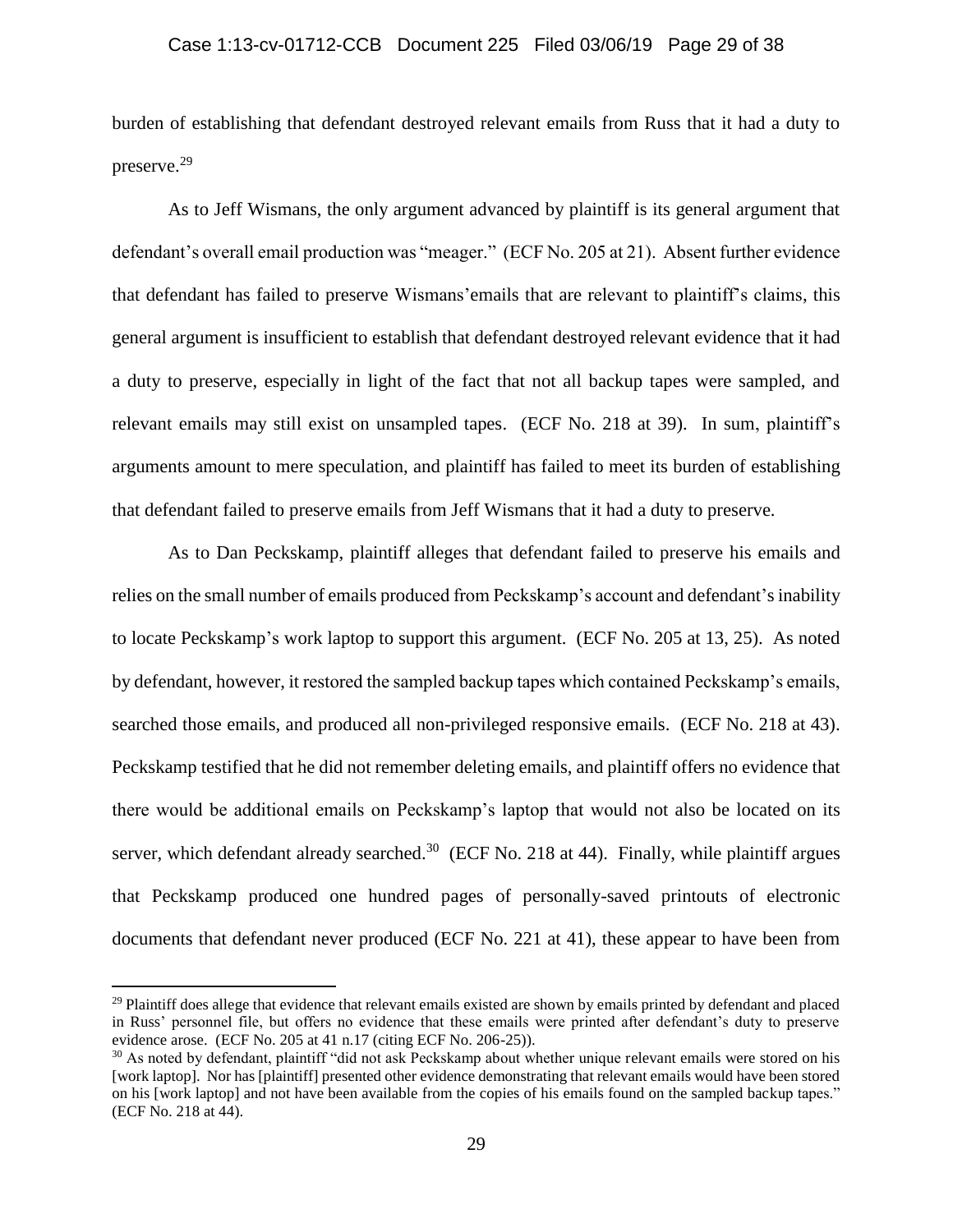Peckskamp's personal email account, which defendant had no duty to preserve. (ECF No. 218 at 31 n.96). Consequently, plaintiff has not met its burden of establishing that defendant failed to preserve relevant emails from Peckskamp's PFG email account that it had a duty to preserve. For the foregoing reasons, Plaintiff's motion is denied as to Russ, Wismans, and Peckskamp.

# **(3) Deidre Robinson, Graylon MacFall, Dwight Gorsuch, Rudy Ayala, James McColloch, and Byron Flores**

Of these six employees, one individual, Deidre Robinson, alleged that defendant created a discriminatory and hostile work environment for women, and the other five allegedly engaged in discriminatory behavior during their employment. (ECF No. 205 at 18–19). None of these employees were employed at the CCF OpCo or named in the initial charges by Lawrence, Geib, and Gardner, so defendant was under no duty to preserve their emails until August 7, 2008, when defendant was placed on notice of a pattern or practice claim. All six of these individuals, however, were no longer employed by defendant as of this date, and, pursuant to defendant's standard policy, these custodians' email accounts would have been purged upon termination. (ECF Nos. 205 at 18–19, 218 at 41). Plaintiff has offered no evidence that defendant purged these employees' email accounts after August 7, 2008. Accordingly, plaintiff has not met its burden of establishing that defendant failed to preserve relevant emails from accounts that it had a duty to preserve. Plaintiff's motion is denied as to these custodians.

### **(4) Charlotte Perkins**

 $\overline{a}$ 

Perkins, a former Chief Human Resources Officer, sued defendant in state court in July 2008, and filed a charge of sex discrimination against defendant with plaintiff. (ECF No. 205 at 14). Defendant produced forty-two<sup>31</sup> emails from her email data. (ECF No. 205 at 20). Defendant

<sup>&</sup>lt;sup>31</sup> Plaintiff notes that "[h]alf were transmissions of correspondence with [Office of Federal Contract Compliance Programs] and/or the three CCF charges; seven were training PowerPoints; only one concerned an internal investigation of a discrimination complaint." (ECF No. 205 at 20).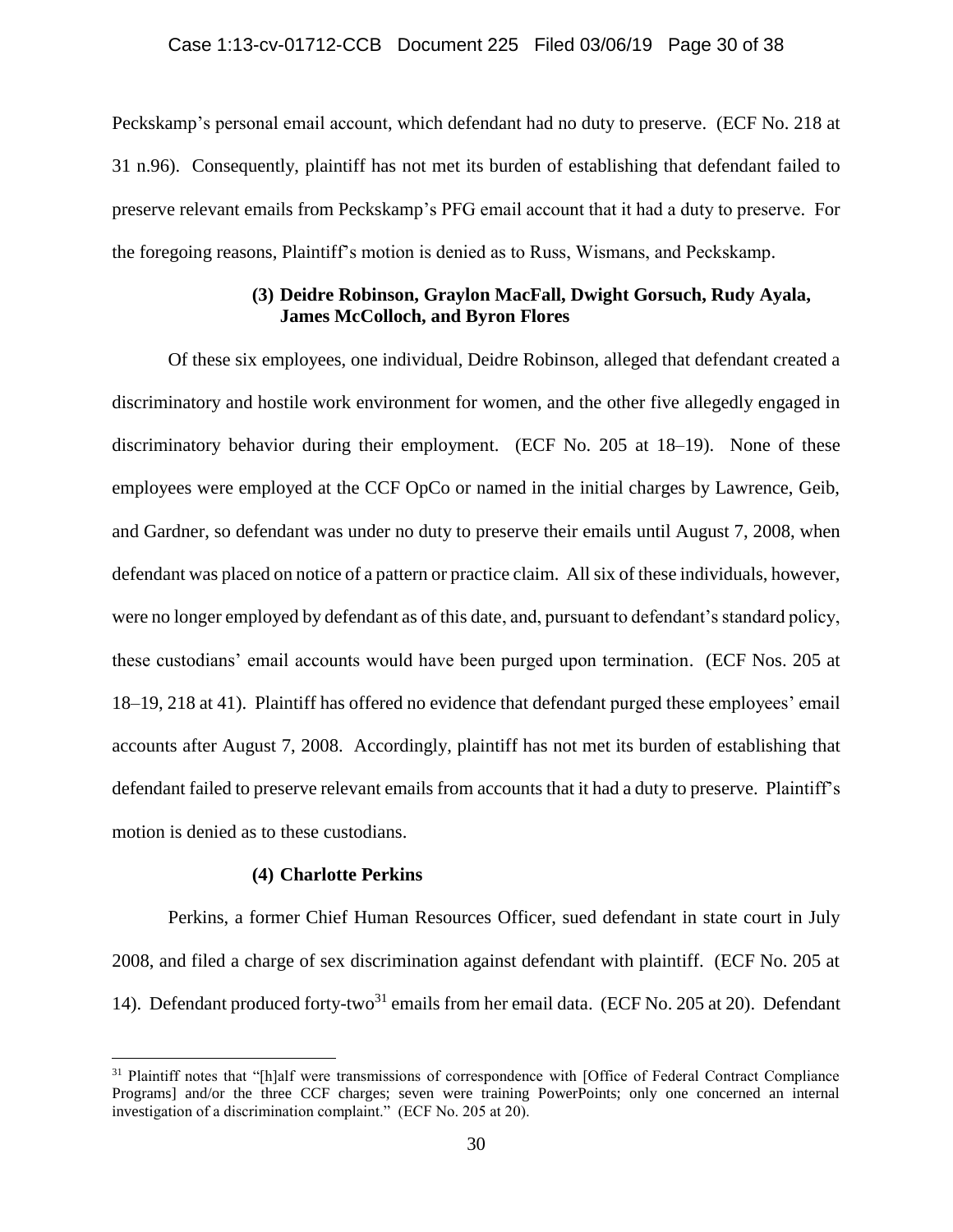### Case 1:13-cv-01712-CCB Document 225 Filed 03/06/19 Page 31 of 38

had a duty to preserve all relevant emails from her account after August 7, 2008, when defendant was placed on notice of a pattern or practice claim.<sup>32</sup> Plaintiff alleges that defendant destroyed Perkins' work laptop, and the emails contained therein, in 2011, as part of an agreement following settlement of a separate lawsuit, in violation of its duty to preserve relevant emails in this case. (ECF No. 205 at 25). Defendant states, however, that it has retained control of the forensic image of Perkins' work computer, that it searched this forensic image for relevant emails, and that it produced relevant emails in accordance with the ESI Protocol. (ECF No. 218 at 45). Defendant further argues that Perkins separated from the company in August of 2008, but that it searched for and located emails dating back to November of 2004. Id. Plaintiff points to no evidence to rebut defendant's representations, and merely relies on speculation that additional emails should have existed. For the foregoing reasons, plaintiff has failed to meet its burden in establishing that defendant failed to preserve relevant emails that it had a duty to preserve. Plaintiff's motion is denied as to these custodians.

### **(5) Phillip Franzoni, Paul Green, Bogdan Lucyzk, and Jeff Williamson**

Three of these individuals allegedly engaged in discriminatory behavior, while the last, Jeff Williamson, replaced Dan Peckskamp as Vice President of Operations after Peckskamp's resignation in January of 2009. (ECF No. 205 at 19–20). Defendant produced zero emails from Franzoni's email data, thirteen<sup>33</sup> from Green's email data, two emails from Lucyzk's email data, and seventeen from Williamson's email data. (ECF No. 205 at 20). Defendant had a duty to preserve all relevant emails from these accounts after August 7, 2008, when defendant was placed on notice of a pattern or practice claim, and all of these individuals were employed with the

 $32$  Plaintiff also notes that Perkins may have received emails regarding the initial CCF charges, which defendant had a duty to preserve after June 11, 2007. (ECF No. 205 at 20).

<sup>&</sup>lt;sup>33</sup> Plaintiff notes that "[a]ll 13 concern only the receipt of an employee handbook." (ECF No. 205 at 20).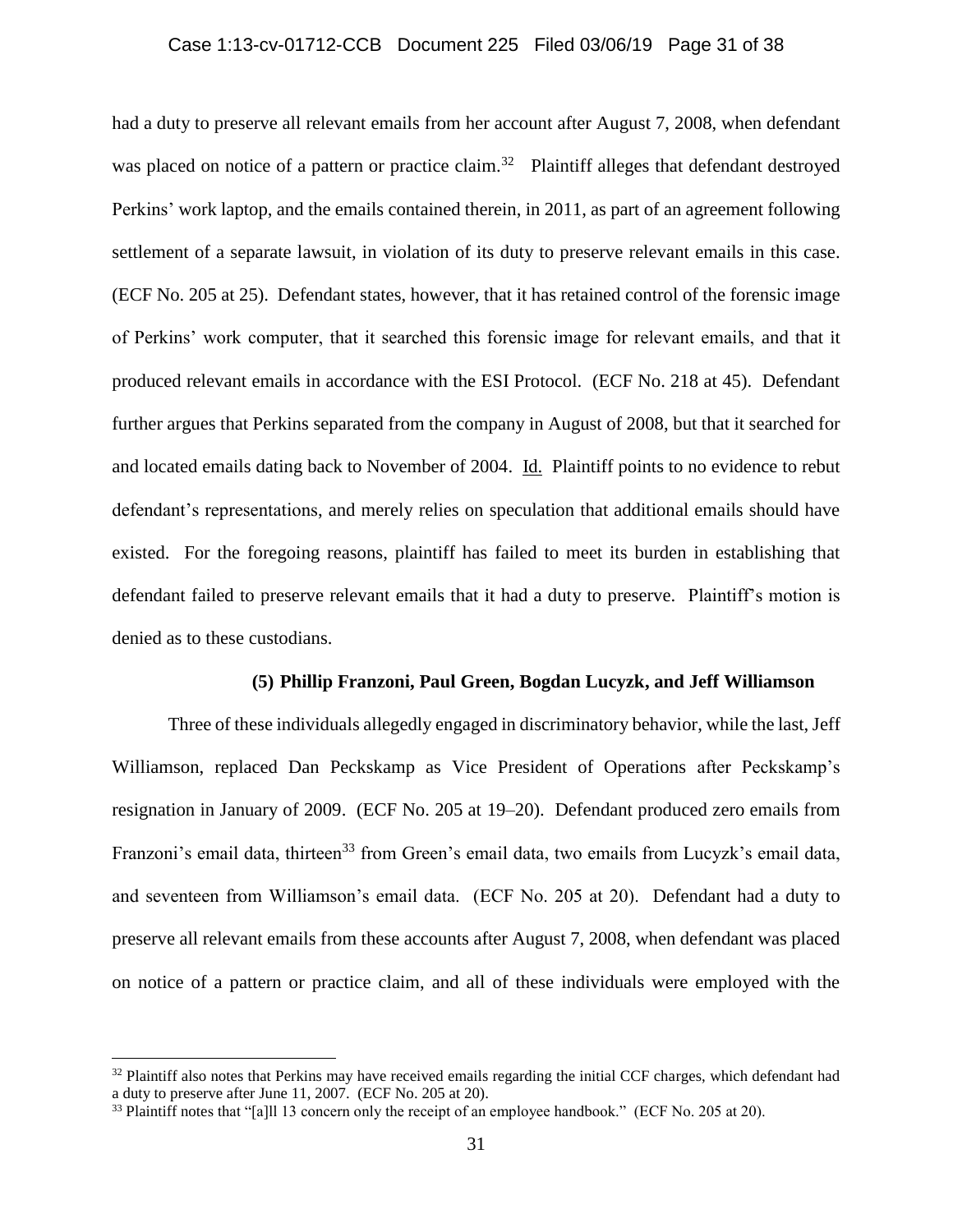### Case 1:13-cv-01712-CCB Document 225 Filed 03/06/19 Page 32 of 38

company after August 7, 2008. Id. Defendant has provided a sworn affidavit by counsel that it collected, searched, and produced relevant emails for these custodians. (ECF No. 218-2 at 5). Plaintiff fails to offer any evidence, that defendant did not preserve all relevant emails from these individuals, beyond a general argument that, because defendant's overall production was "meager," more emails must have existed. Absent further evidence that these custodians would have possessed any emails relevant to plaintiff's claims, this general argument is insufficient to establish that defendant destroyed relevant evidence that it had a duty to preserve. In sum, plaintiff has not met its burden of establishing that defendant failed to preserve relevant emails that it had a duty to preserve.<sup>34</sup> Plaintiff's motion is denied as to these custodians.

### **(6) Donnie Miniard and Christopher Stacey**

Donnie Miniard was a supervisor of transportation who allegedly engaged in discriminatory behavior, while Christopher Stacey worked as a warehouse manager during a time when Paul Green allegedly gave orders to another employee not to hire females. (ECF No. 205 at 19–20). Defendant has represented that it was unable to locate emails for either of these individuals. (ECF No. 205 at 21). Defendant had a duty to preserve all relevant emails from these accounts after August 7, 2008, when defendant was placed on notice of a pattern or practice claim, and these individuals were employed with the company after August 7, 2008. Id. Plaintiff argues that both individuals should have had relevant emails, but because none were produced, defendant has failed to preserve these emails. (ECF No. 205 at 44).

As to Donnie Miniard, defendant notes that "there are handwritten notes of a sexual harassment complaint against him." (ECF No. 218 at 40). Defendant argues, however, that plaintiff "presents no testimony or documentary evidence of any email communications by or to

<sup>&</sup>lt;sup>34</sup> Additionally, as previously noted, it is possible that there may still be relevant emails on backup tapes that defendant did not sample. (ECF No. 218 at 39).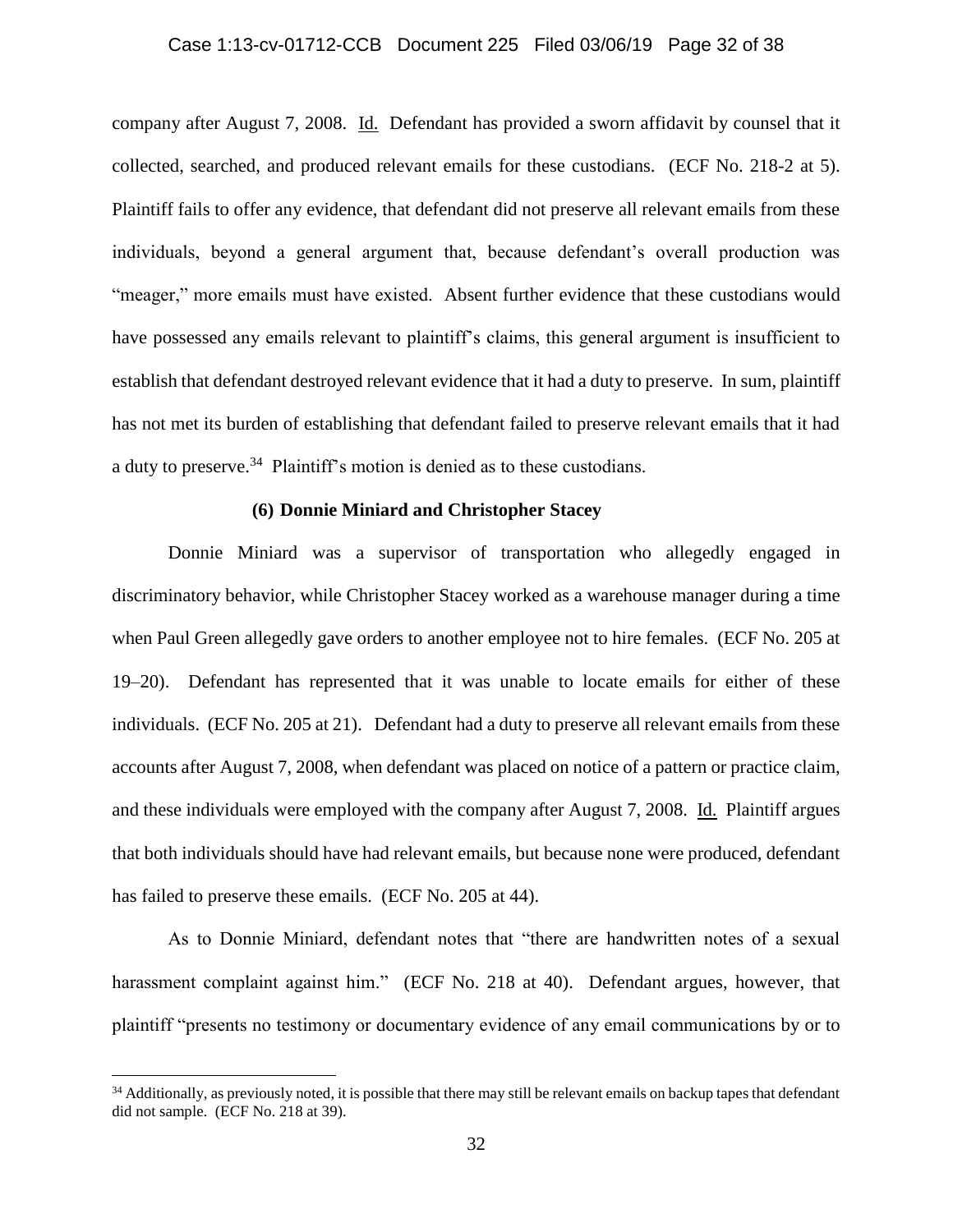## Case 1:13-cv-01712-CCB Document 225 Filed 03/06/19 Page 33 of 38

Miniard that concerned or indicated that he disfavored hiring female operatives and drivers, or that he was a key player in hiring decisions given his short tenure<sup>35</sup> in a supervisory role." Id. Defendant also notes that it searched the emails of Dana Shea, the person with the handwritten notes about Miniard, but "found no emails between her and Miniard or emails related to the hiring of women for operative positions." Id. at 40 n.86. Plaintiff's argument that Miniard should have possessed relevant emails is therefore speculative, and plaintiff has failed to meet its burden of establishing that defendant failed to preserve emails from Miniard's account that it had a duty to preserve.

As to Christopher Stacey, plaintiff argues that he may have relevant emails because he reported to Paul Green and because he was a hiring manager. (ECF No. 205 at 19). Defendant argues, however, that plaintiff has provided no evidence that Stacey would have relevant emails. Specifically, defendant notes that plaintiff deposed Green, but never asked Green about his interactions with Stacey, including whether they exchanged relevant emails. (ECF No. 218 at 42). Defendant also states that it has produced emails for Green and other managers at Stacey's OpCos, and that if relevant emails existed between those managers and Stacey, defendant would have produced them under the ESI Protocol. Id. Absent further evidence, plaintiff's argument that Stacey should have possessed relevant emails amounts to mere speculation, and plaintiff has not met its burden of showing that defendant failed to preserve relevant emails that it had a duty to preserve. For the foregoing reasons, plaintiff's motion is denied as to Miniard and Stacey.

#### **(7) Password-Protected Documents**

 $\overline{a}$ 

In its discussion of the alleged spoliation of emails, plaintiff also briefly mentions that defendant reported identifying 3,326 password-protected documents that it could not open. (ECF

<sup>&</sup>lt;sup>35</sup> Miniard was a Transportation Supervisor and Manager for the Somerset OpCo from December 2009 to December 2010. (ECF No. 218 at 40 n.86).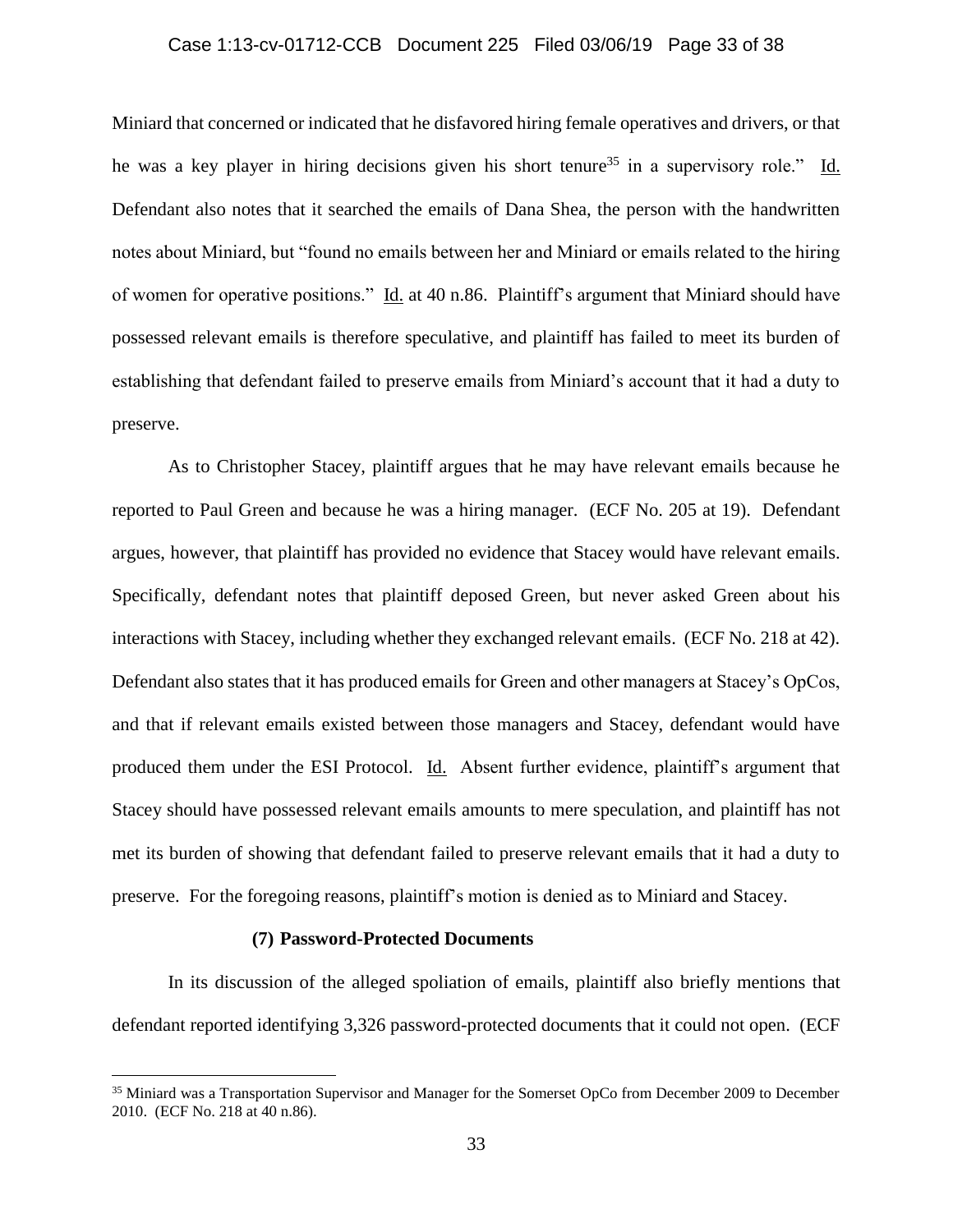No. 205 at 23). Plaintiff further states that, "[g]iven that many of the custodians are current employees under [d]efendant's control . . . the [c]ourt must accept the representation and its implication that [d]efendant has not preserved the passwords to these files, rendering them inaccessible." Id. Plaintiff fails, however, to go into any greater detail regarding these documents, and therefore has not met its burden of establishing the relevance of these documents or defendant's duty to preserve the passwords to these documents.

### **(8) Conclusion**

For the foregoing reasons, plaintiff has not established that defendant has failed to preserve relevant emails from the accounts of any of the nineteen custodians identified by plaintiff in its motions papers. Specifically, plaintiff has failed to establish that such ESI "should have been preserved in the anticipation or conduct of litigation" and was "lost because [defendant] failed to take reasonable steps to preserve it" under Rule 37(e) or that defendant "destroyed or altered" ESI that it had control over and "had an obligation to preserve" under the first element of the Thompson analysis. Fed. R. Civ. P. 37(e); Thompson, 219 F.R.D. at 101. Accordingly, plaintiff's motion for sanctions for the spoliation of custodian emails is denied.

#### **ii. Internal Complaint Documents**

Plaintiff also briefly argues that defendant has failed to produce documents related to internal complaints of gender hostility or discrimination, specifically, documents relating to anonymous employee complaints made through a third-party hotline. (ECF No. 205 at 24). Defendant offered an employee hotline, hosted by a third party, Danbee Investigations ("Danbee"), to take anonymous employee complaints. Id. For each complaint, Danbee would transcribe the call, create a one-page "report" detailing the time, date, and subject of the call, and prepare an entry in a spreadsheet summary of the number of calls during a specific period. (ECF No. 206-4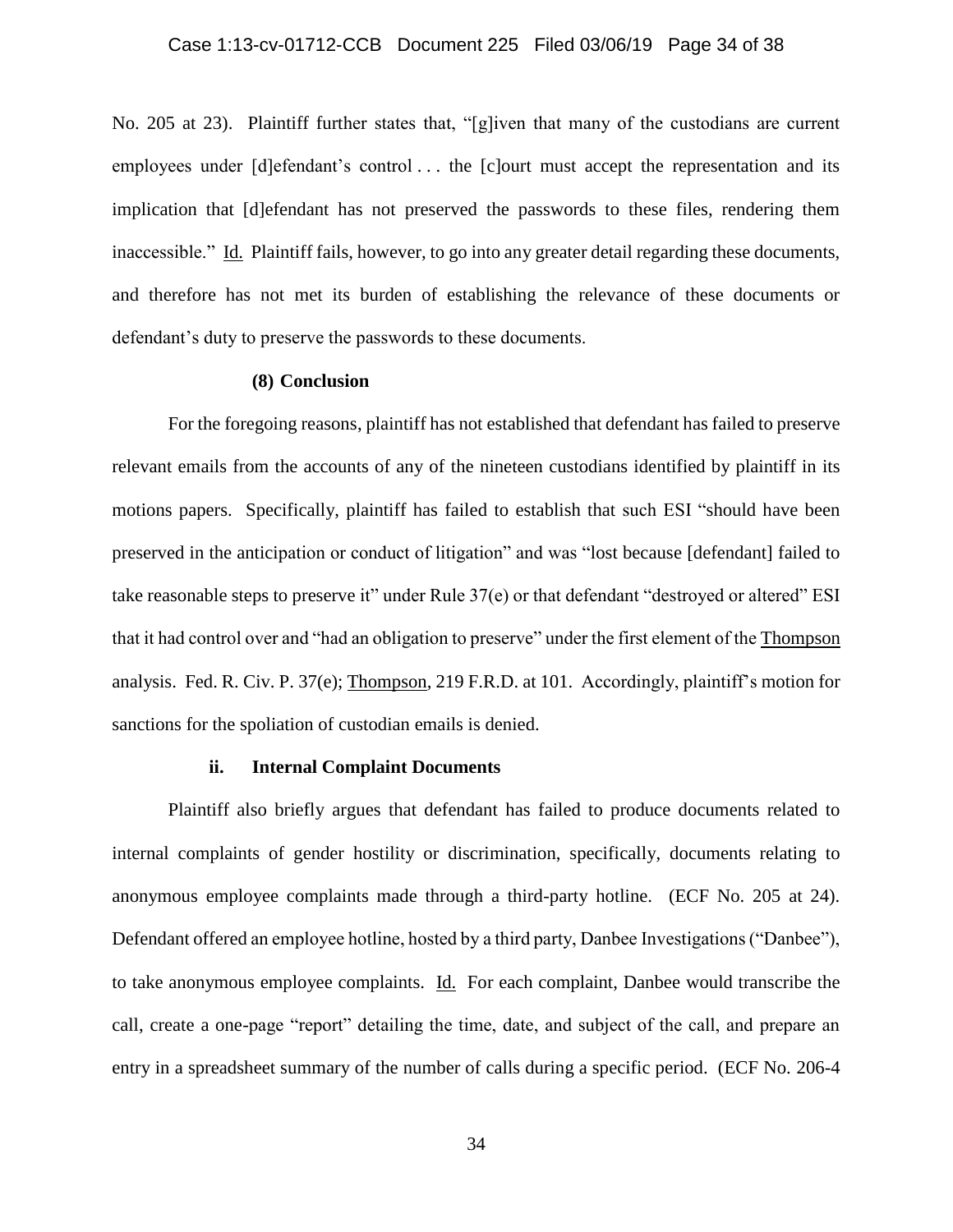### Case 1:13-cv-01712-CCB Document 225 Filed 03/06/19 Page 35 of 38

at 1–2). From approximately 2006 to 2012, Vice President of Human Resources Nancy Rooke was defendant's point of contact to receive notice of Danbee calls. (ECF No. 205 at 24 (citing ECF No. 206-5 at 2)). Rooke reported these complaints to the regional human resources officer as well as the chief human resources office. (ECF No. 206-5 at 3). Rooke also created a spreadsheet with the details of all hotline calls, from which she created a log that periodically summarized the hotline calls. (ECF No. 206-5 at 4–5). Rooke also testified at her deposition that these documents were saved on her computer and that she never deleted any such documents. (ECF No. 206-5 at 6–7).

Plaintiff argues that defendant has failed to produce all hotline detail documents, call transcriptions, and periodic summaries. (ECF No. 205 at 24). Defendant has produced three transcriptions and redacted summaries that only cover the periods of 6/15/05–5/4/06, 6/16/06– 9/13/06, 2/1/07–4/30/07, and the fourth quarter of 2012. Id. (citing ECF No. 206-6)). Defendant argues that plaintiff has provided no evidence that more documents should have been produced. Specifically, defendant argues, Rooke never testified at her deposition as to how frequently she updated this log, and that she stated that she did not delete any documents and was aware of legal holds that required her to preserve such documents. (ECF No. 218 at 46 (citing ECF No. 206-5 at 6–7). Defendant further argues that these documents are not relevant to the case, as the hotline was only available to employees, and the claims in this case concern the hiring of external applicants. (ECF No. 218 at 46).

This court has previously ruled that defendant was required to produce documents related to internal complaints of gender hostility or discrimination. (ECF No. 65 at 3). Defendant was placed on notice of a pattern or practice claim on August 7, 2008. Accordingly, defendant had a duty to preserve evidence regarding relevant internal employee complaints, including call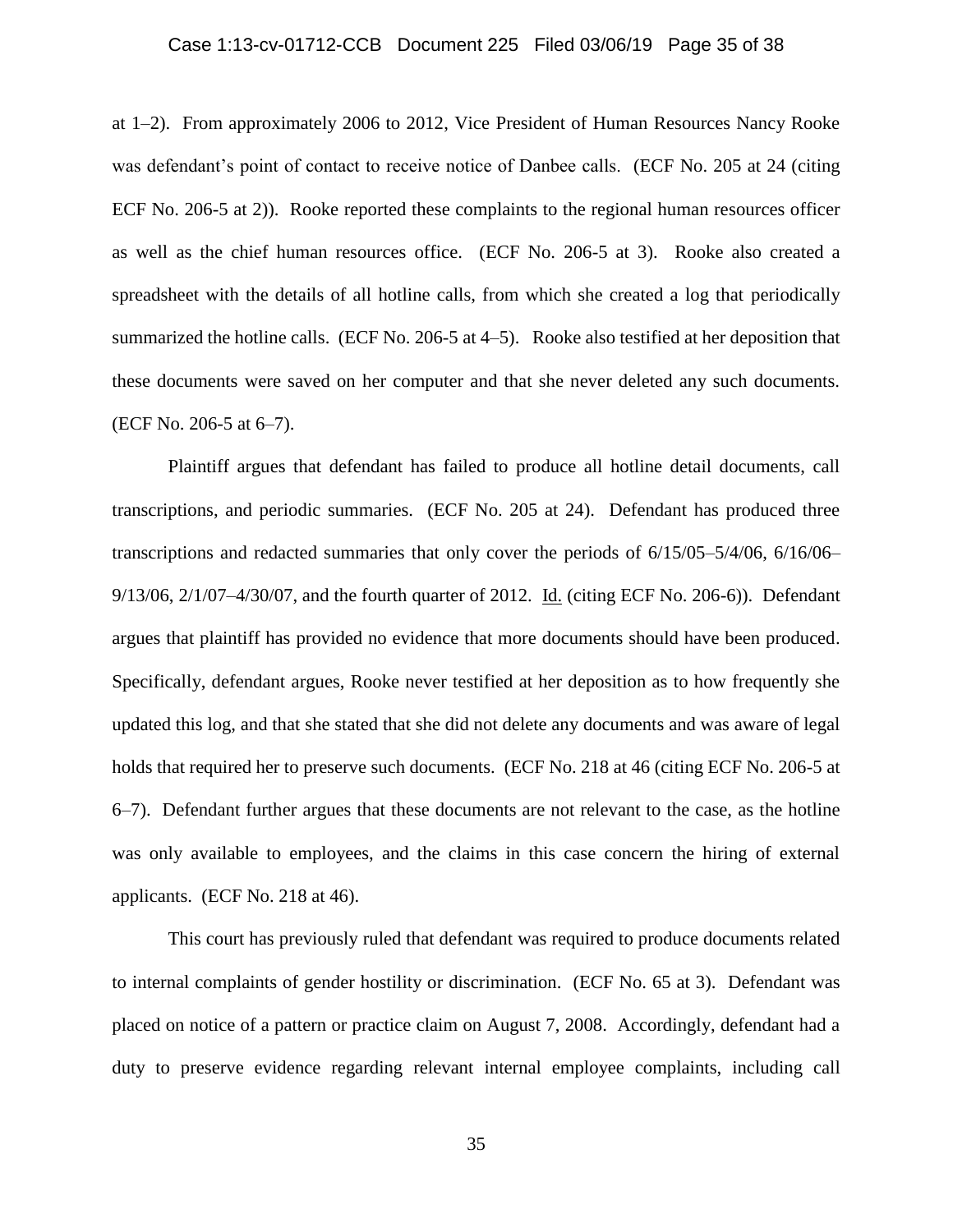## Case 1:13-cv-01712-CCB Document 225 Filed 03/06/19 Page 36 of 38

transcriptions, hotline detail documents, and hotline summaries, after August 7, 2008. See Thompson, 219 F.R.D. at 101. Defendant has failed, however, to produce any documents from this time period, save for one hotline summary that covered the fourth quarter of 2012. Rooke has testified that, during this time period, she received notice of Danbee calls and recorded the details of all complaints. (ECF No. 206-5 at 2–5). It is also notable that defendant was able to produce redacted summaries that covered time periods in 2006, 2007, and 2012, but had no such summaries for the years 2008 to 2011. Plaintiff also notes that a human resource officer stated in an email in 2012 that there was "an excess of Hotline Calls," that an HR goal in 2014 was "[r]eduction of Danbee calls/issues," and that Danbee's logs for 2004 to 2009 showed 39 calls classified as complaints of "harassment" or "discrimination." (ECF No. 205 at 24 (citing ECF Nos. 206-7, 206- 8, and 206-9)). Accordingly, it appears that additional ESI should have existed regarding internal employee complaints, specifically, call transcriptions, hotline detail documents, and hotline summaries after August 7, 2008, and that defendant has failed to preserve such evidence.

The parties have failed, however, to provide sufficient information regarding the remaining elements under both the Thompson and Rule 37(e) analyses. As to the requisite level of culpability, plaintiff largely reiterates its argument that defendant failed to properly institute safeguards to ensure preservation of relevant documents (ECF No. 205 at 32), which suggests that defendant may have negligently failed to preserve such documents. Plaintiff largely focuses its arguments on the alleged spoliation of custodian emails, however, rather than the missing internal complaint documents. As to relevance and prejudice, while it appears that the missing documents would likely be relevant to plaintiff's pattern or practice claim, I note that the hotline was used for "anonymous employee complaints," (ECF No. 205 at 24), which undoubtedly encompasses more than just complaints of gender hostility or discrimination. Additionally, plaintiff does not specify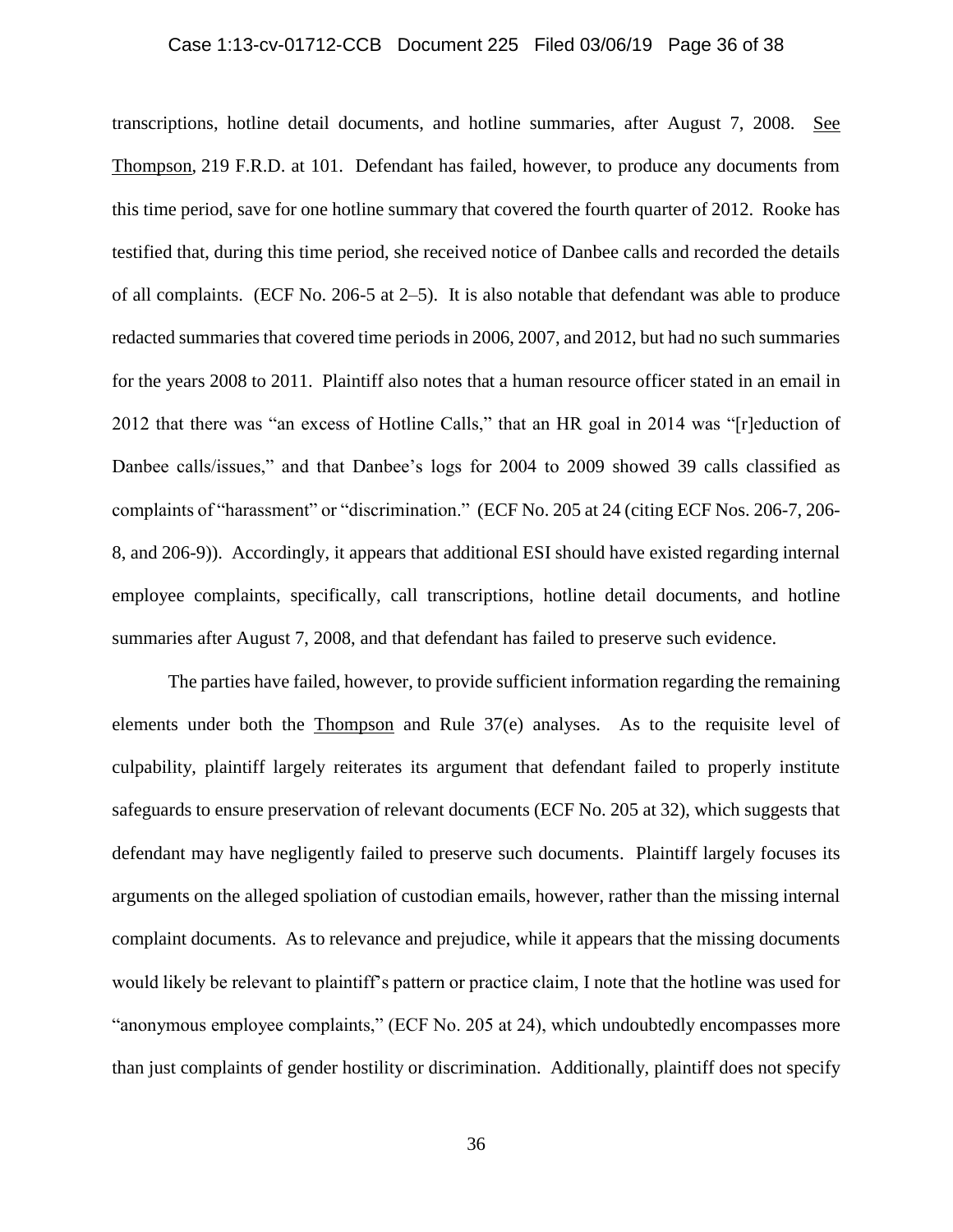### Case 1:13-cv-01712-CCB Document 225 Filed 03/06/19 Page 37 of 38

how it would have utilized these documents to present its case or how it is therefore prejudiced by the lack of such information. Nonetheless, I find that it is not necessary to reach a conclusion as to these remaining elements under either the Thompson analysis or Rule 37(e), because, as discussed below, the only sanction sought by plaintiff is inappropriate for my review at this time.

### **C. Sanctions**

Based on the foregoing analysis, plaintiff has only established that defendant failed to preserve internal complaint documents, specifically, call transcriptions, hotline detail documents, and hotline summaries after August 7, 2008. Plaintiff requests that, as a sanction for the spoliation of these documents, the court preclude defendant from introducing any employee hotline transcripts or internal summaries into evidence. (ECF No. 205 at 43). Plaintiff similarly requests that the court preclude defendant from mentioning the existence of its employee hotline "in defense of alleged good faith or other affirmative defenses." Id. Defendant argues that plaintiff has failed to offer any authority for the "harsh sanction" of precluding defendant from offering these documents into evidence or from mentioning the hotline in its defense. (ECF No. 218 at 65–66).

As noted by defendant, plaintiff does not provide any legal support for this blanket preclusion of evidence and its applicability to this case. Moreover, I find that this request is premature, as it raises evidentiary issues that should be addressed in a pretrial motion in limine or as an objection to the proffered evidence at trial. Further factual development, particularly as to the remaining Thompson/Rule 37(e) factors, will be necessary to resolving such evidentiary issues. Accordingly, this request is denied without prejudice, as it is premature. The wholesale preclusion of the evidence at issue, as requested by plaintiff, is not warranted at this stage of the proceedings. These issues are more appropriately addressed by the trial judge at a later juncture.